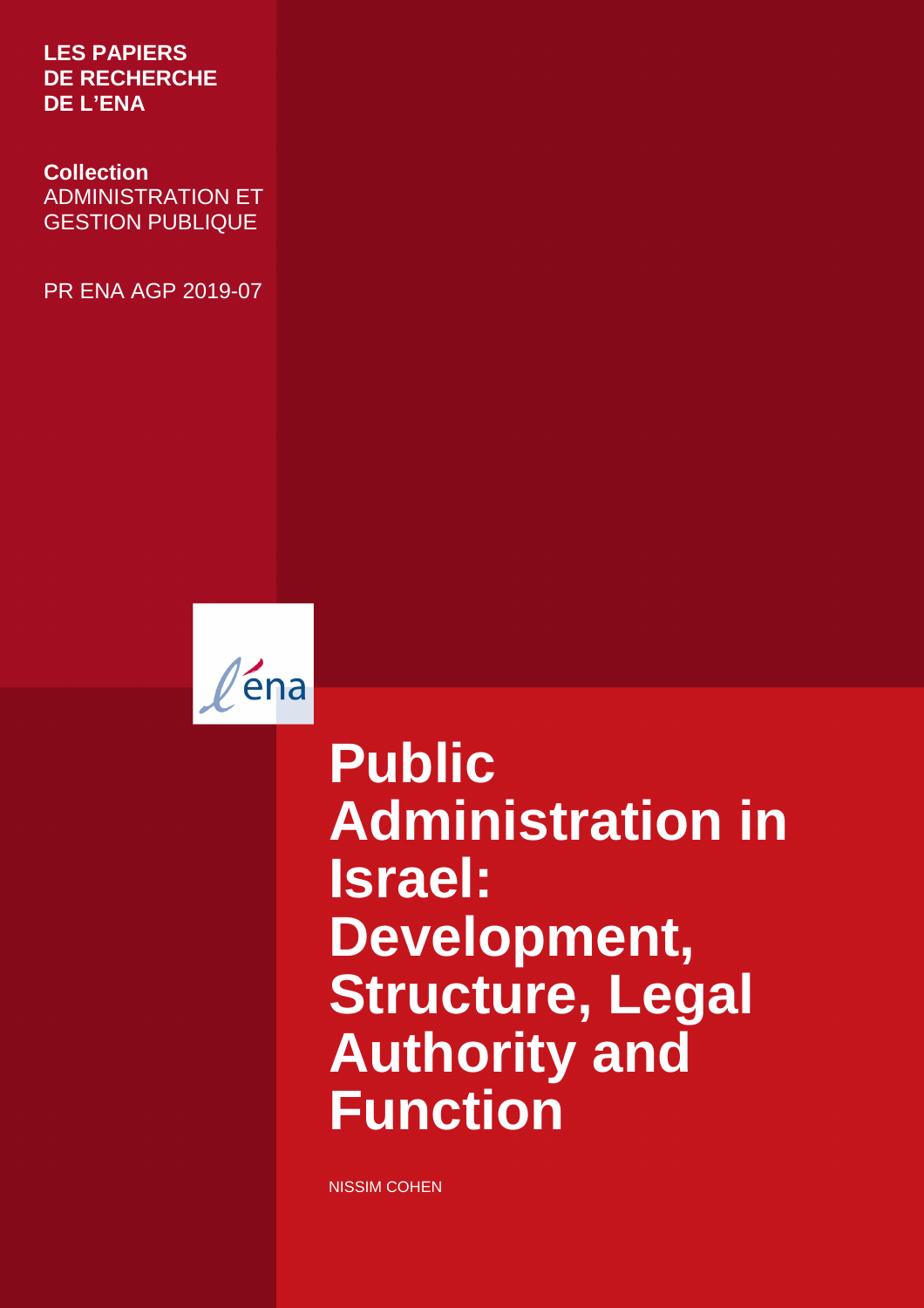## **Résumé**

#### **Public Administration in Israel: Development, Structure, Legal Authority and Function**

The objective of this article is to provide a descriptive, developmental review of public administration in Israel, in its broad definition. The article briefly presents the birth and historical development of public administration in Israel and points to the main factors that led to its characteristics prior to the beginning of the current reform. The article provides a typology of the various public administration organizations in Israel and presents the legal authority for the activities of the public administration in Israel. The article then presents general characteristics of the public administration workers in Israel and concludes with a brief review of its functions in general.

Key words: Israel, public administration, typology, reform

#### **L'administration en Israël: développement, structure, cadre juridique et fonctions**

L'objectif de cet article est de fournir une analyse descriptive du développement de l'administration publique en Israël, au sens large. L'article présente brièvement la naissance et l'évolution historique de cette administration publique et souligne les principaux facteurs qui lui ont donné les caractéristiques qu'elle présentait avant le début de la réforme en cours. Il fournit une typologie des différentes modalités d'organisation de l'administration publique en Israël ainsi que du cadre légal dans lequel elle doit agir. L'article présente enfin quelles sont les caractéristiques générales des agents de l'administration publique en Israël et se termine par un bref aperçu de ses fonctions en général.

Mots clés : Israël, administration publique, typologie, réforme

## **The author**

Nissim Cohen is the head of the Department of Public Administration and Policy at the University of Haifa in Israel. The 2018 Shanghai Ranking's Academic Ranking of World Universities ranked Haifa University in the top 76-100 universities in the field of Public Administration. Cohen's research interests include public policy, public administration, the welfare state, social policy and health policy. He uses theories of public policy and administration in order to investigate various policy domains and case studies. Nissimcohen@poli.haifa.ac.il

L'École nationale d'administration n'entend donner aucune approbation ni improbation aux opinions émises dans les « Papiers de recherche de l'Ena »: ces opinions doivent être considérées comme propres à leurs auteurs.

 $\overline{\phantom{a}}$  , where  $\overline{\phantom{a}}$  , where  $\overline{\phantom{a}}$  , where  $\overline{\phantom{a}}$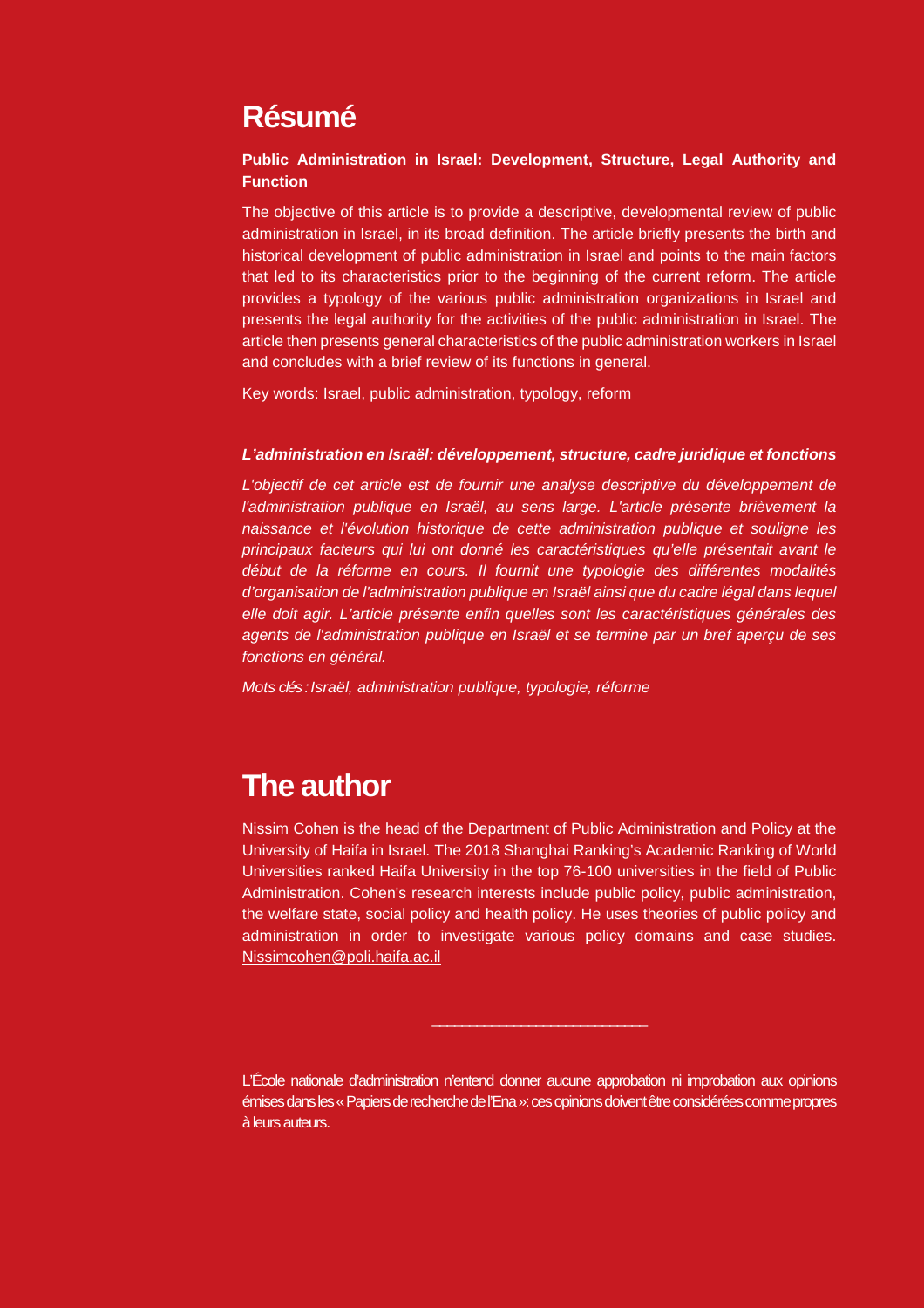**LES PAPIERS DE RECHERCHE DE L'ENA** 

Collection ADMINISTRATION ET GESTION PUBLIQUE - AGP

# **Public Administration in Israel: Development, Structure, Legal Authority and Function**

PR ENA AGP 2019-07 Mars 2019

NISSIM COHEN

Retrouvez la publication sur :

https://www.ena.fr/La-recherche-a-l-ENA/Publications/Collection-Les-papiers-derecherche-de-l-ENA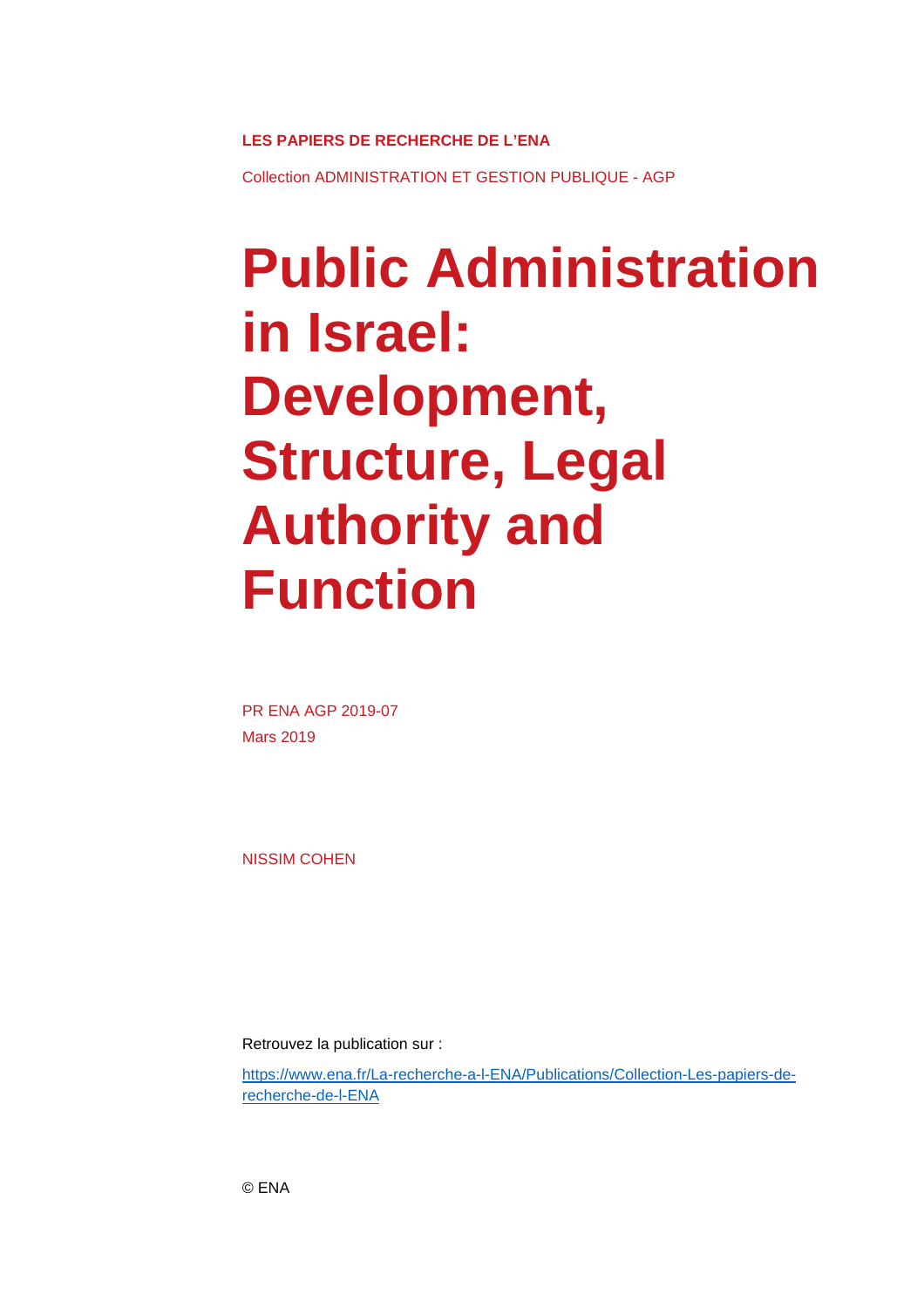# **SOMMAIRE**

| 3. Governmental Institutions in The Israeli Executive Branch 10                   |  |
|-----------------------------------------------------------------------------------|--|
|                                                                                   |  |
|                                                                                   |  |
|                                                                                   |  |
|                                                                                   |  |
|                                                                                   |  |
|                                                                                   |  |
| 4. The Legal Authority for the Activity of the Public Administration in Israel 20 |  |
| 4.1. Rules relating to the Administration and the Public Service in Israel 23     |  |
|                                                                                   |  |
| 5. The Public Administration Employees in Israel - Key Characteristics  29        |  |
| Epilogue: On Problems of Non-Governability and the Need for Reform 32             |  |
|                                                                                   |  |
|                                                                                   |  |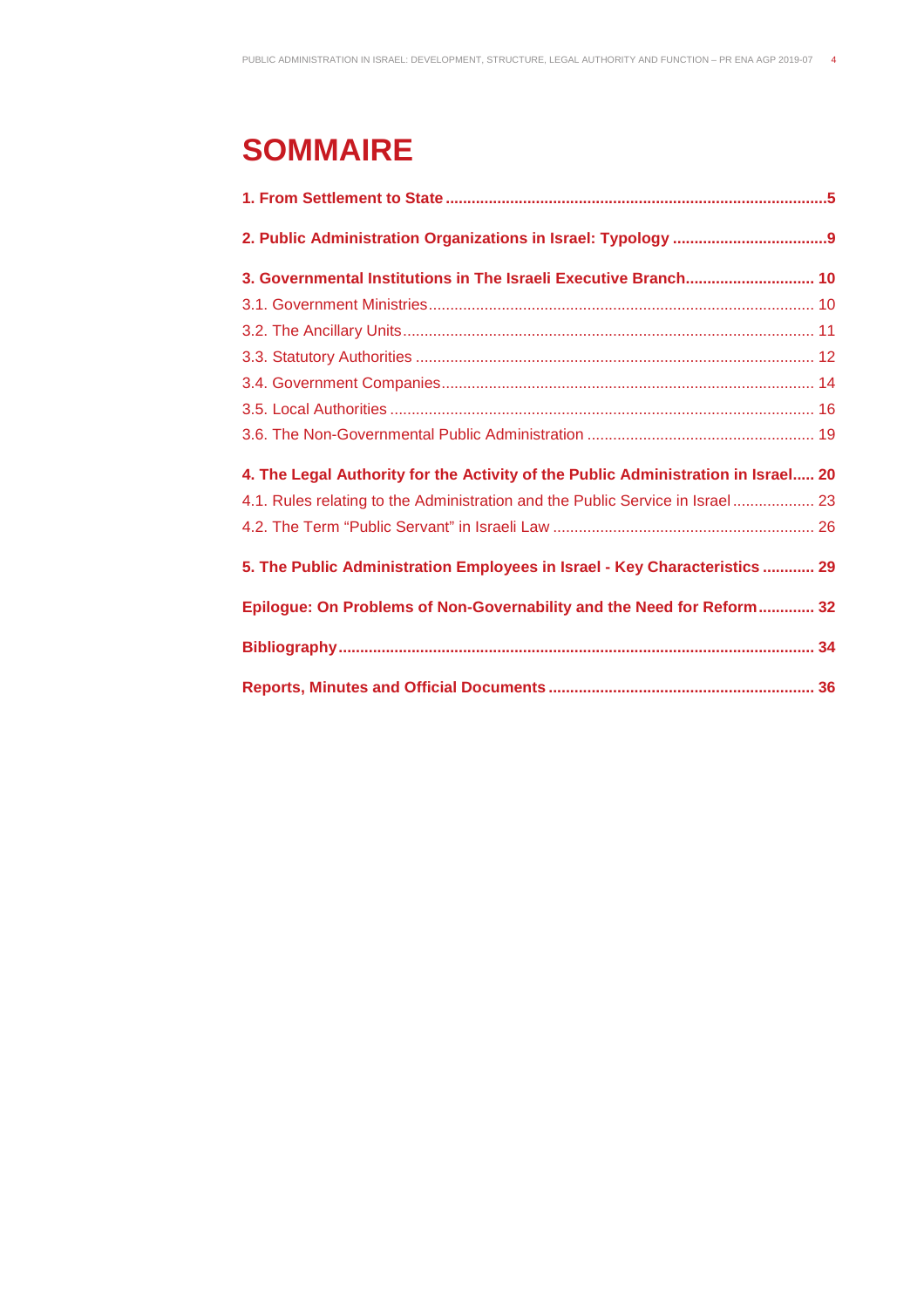## **1. From Settlement to State**

It seems to me that our institutions... often deal with the greater political problem, with large political plans, with great political and constitutional considerations, instead of focusing now on the simple problem: how to ensure the existence of the Yishuv [settlement] in the coming week, in the coming two weeks, in the coming three weeks...

(From: The minutes of the meeting of the Histadrut Executive Committee, 1948, cited in Fine, 2008: 41)

Modern public administration in Israel began during the Jewish settlement in the Land of Israel (Cohen, 2016). Although it is impossible to ignore the 400 years of Ottoman rule in the Land of Israel, which came to an end in 1917, most of the institutions associated with public administration crystallized and developed in a modern format during the British Mandate (Horowitz and Lisk, 1972). In the 30 years of the Mandate, the Jewish Yishuv became a quasi-state, whose institutional infrastructure, which exercised powers without formal sovereignty, became the skeleton of the political system of the sovereign State of Israel and its public administration. The development of public administration and of the political institutions within the Jewish Yishuv in Pre-State Israel took place parallel to the social consolidation of the Yishuv. The workers' parties strove to strengthen their influence on the daily lives of the Yishuv, including from a socialist world view. Thus, with the establishment of the State, as we shall see below, there was no need to establish governmental institutions and functions of public administration from the ground up, since many of these existed in one form or another as institutions during the Yishuv period. They continued to operate on a regular basis with the change of sovereignty, the end of the British Mandate and the establishment of the State of Israel. As a result, the Jewish Yishuv was able to adapt without any special shake-up to the changes that took place in 1948, and this created an advantage over the Arab majority in the country, which had difficulty organizing itself and mobilizing resources before to the departure of the British. The establishment of the Histadrut in 1920 stands out in this context as an organization that provided the Jewish Community with many services, especially health services.

However, the political tradition of the Jewish Yishuv was not completely preserved in the transition from settlement to State. On the one hand, the politicisation and overinfluence of the parties on the public administration was maintained, for both the Histadrut and the Jewish Agency were closely connected to members of the ruling party, but on the other hand, new patterns of relationships between the government and the public were created, which were not necessarily party-based. One of the main reasons for this was the need to establish a binding legal system to strengthen the legitimacy and power of the central government. Thus, the political center in Israel, which relied on authority without sovereignty at the time of the old Yishuv, tried, upon the founding of the State, to utilise all of its authority and establish its power (Horowitz and Lisk, 1977; 1990).

In January 1947, the British Cabinet decided to transfer the Palestine question to the United Nations. A short while later, various bodies of the national institutions of the Jewish Yishuv began to hold preliminary discussions on the way to organize for a possible change of government. As early as April 1947, it was decided to establish a joint emergency committee, which would include representatives of the Jewish Agency and the National Committee. The purpose of the commission was to prepare the Jewish Community for the transition from mandatory rule to a sovereign Hebrew state. This committee was called the "**Situation Committee**", and it began its work in October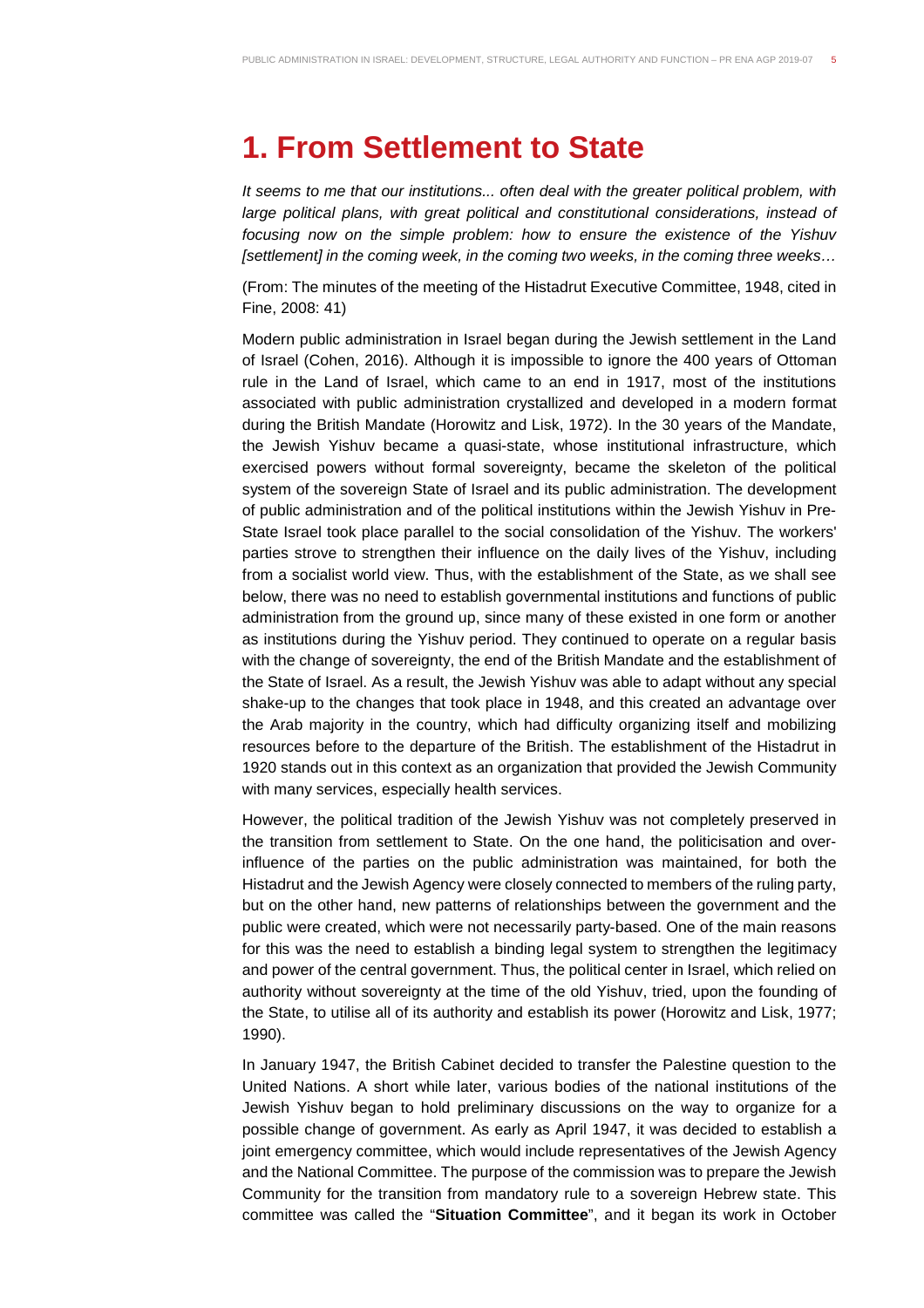1947. Until the UN partition resolution, in late November of that year, the Situation Committee dealt with a preliminary formulation of theoretical plans for a change of government. Kfir and Reuveni (1998, 41) note that despite the political composition of this committee, in retrospect its recommendations were thorough and systematic. Upon the outbreak of the hostilities, immediately after the UN General Assembly resolution of November 29, 1947, the committee members focused on the planning and management of essential services, and at the same time began to fill the bureaucratic vacuum left by the disintegrating British Mandate (Fein, 2005, 1). On January 1st, 1948, **the People's Council** (the executive branch, which later became the government) and **the People's Assembly** (the legislative branch, which later became the Knesset), were established

In January 1948, the recommendations of the Situation Committee were formulated into initial proposals regarding the structure of the government ministries and the structure of the regional government in the State to be established. According to the committee's proposal, the future government functions in Israel should be grouped into 12 government ministries:

- 1. The Prime Minister's Office (including the Statistics Department)
- 2. Ministry of Finance
- 3. The Ministry of Foreign Affairs (including the Advocacy and Intelligence Department, in cooperation with the World Zionist Organization)
- 4. Ministry of Trade, Industry and Agriculture
- 5. Ministry of the Interior (including the police, the Prisons Administration and the District Administration)
- 6. Ministry of Education and Culture (including the Broadcasting Service)
- 7. Ministry of Labour
- 8. Ministry of Health and Social Action
- 9. Ministry of Public Works, Transport and Urban Planning
- 10. Ministry of Justice
- 11. Ministry of Planning and Development
- 12. Ministry of Defense

A more detailed proposal submitted later increased the number of offices to a structure of thirteen ministries. This proposal gave special status to the Ministry of Communications and Transport, separately from the public works. The plan also includes proposals for four additional bodies: the office of a Government Comptroller, which will be under the supervision of a house of representatives, a statistical office next to the Prime Minister's Office, a government printing press next to the Ministry of Finance, and a mechanism committee (which evolved into the Civil Service Commission) that would operate independently. However, the decision taken in the end of by David Ben-Gurion and the provisional government did not suit the committee's recommendations, and the provisional government, which was established in May 1948, contained 16 - 17 government ministries (Gal-Nur, 2011). The Ministry of Social Services was split into health and welfare, various public works and technical services were added to the Ministry of Labour, a Ministry of Education and Culture was not established, but five new ministries were: the Ministry of Religious Affairs, the Ministry of the Victims of War, the Ministry of Police, the Ministry of Minorities and the Ministry of Immigration. The establishment of these ministries, which stemmed mainly from a combination of political and personal considerations, created dysfunctions in the organizational structure of the Israeli civil service, and these continued and continue to this day to adversely affect the structure of the civil service. In addition, the civilgovernment administration was less important to the prime minister, mainly due to the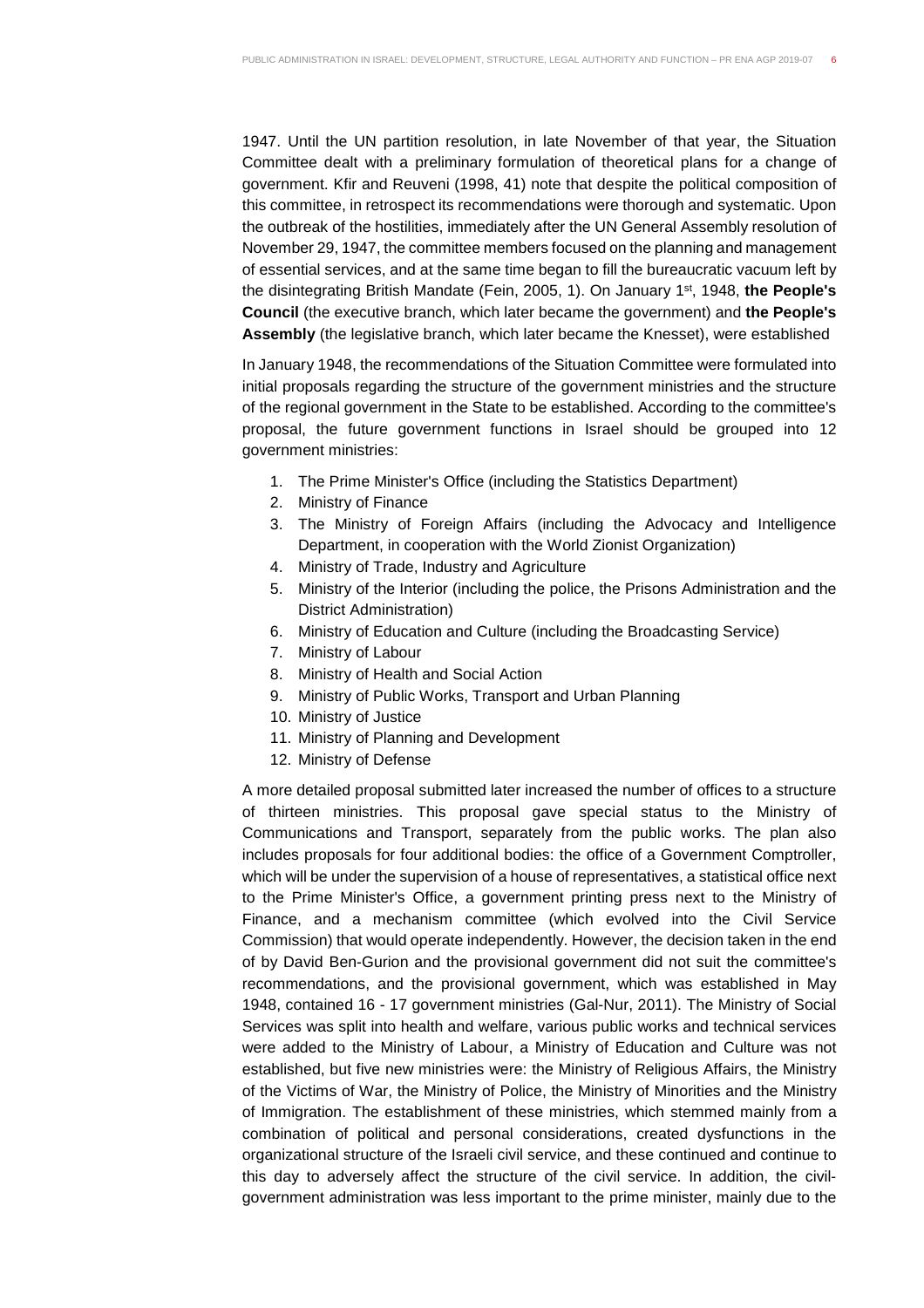security situation and the importance of the military-security systems (Kfir and Reuveni, 1998, 43 - 45).

With the establishment of the State on May 15, 1948, the Provisional Government and Provisional Council of State were established. They served in their capacity until the first Knesset elections in January 1949. The central government was based on the Labour Movement (the 'historic' Mapai, Workers' Party of the Land of Israel), which organised itself in a manner so as to consolidate its political power (prior to the founding of the State). The central government of the new State had to afford itself with a wide variety of public services and goods, including security, education and health. The Jewish community in the Land of Israel strove many years earlier, under Ottoman rule (Burstein, 1934), to establish self-government, and these endeavours increased during the British Mandate, and many institutions it established often operated in total disconnection from the British Mandate, sometimes unlawfully or borderline lawful (Cohen, 2012). The State, upon its establishment, however, was forced to deal simultaneously with a large number of tasks that the Mandate had nevertheless dealt with. Moreover, although Jews were employed in almost every function of the Mandate government (Kfir Reuveni, 1998, 19), the many tasks required the young State to establish a new administrative system and, inter alia, to train a large number of bureaucrats. This was not an easy task.

When the institutions of the public administration were established or redesigned upon the establishment of the State of Israel, one of the central questions was to what extent should all of the administrative services of a government ministry be concentrated in one department, or should they be spread out over the various departments (Fein, 2005, 63). The first difficulty in establishing public administration in Israel was the fact that, in many areas, the Mandatory government had left "scorched earth" behind it. Although the Situation Committee viewed the British administrative infrastructure as a modern system worthy of imitation, and although it did much to study the British administrative system in the Land of Israel as much as it could, a substantial part of the public administration, in a variety of areas, had to be invented piece by piece. Another significant difficulty was the fact that this process of establishing public administration was conducted during the War of Independence, which itself drew considerable resources from the government and relegated considerations that were not of a militarysecurity nature. An additional derivative of the war situation was the great number of casualties, which led to the very rapid advancement of Israel Defence Force's (IDF) officers through the ranks during this period. This is of significance, as many discharged military officers were later integrated into State institutions and held key positions in the Israeli public administration. Both the IDF and the entire public administration was characterised as being based mainly on former members of the Haganah<sup>1</sup> and on veterans of the Jewish Brigade in the British Army.

Initially, recruitment into various positions in the public administration was done mainly on the basis of political party considerations. However, the shortage of manpower, especially the shortage of skilled and professional manpower, led the Yishuv leadership to appeal to British officers to serve as public administration employees (Fine, 47), and there were even those who stressed the importance recruiting as many skilled nonbelligerent Arabs as possible, due to the skill of the latter and the lack of suitable manpower in the Jewish Community (ibid, 40). However, the scope of these appointments was not substantial. Thus, as noted, many of the public administration

l

<sup>&</sup>lt;sup>1</sup> Jewish resistance force during the British mandate.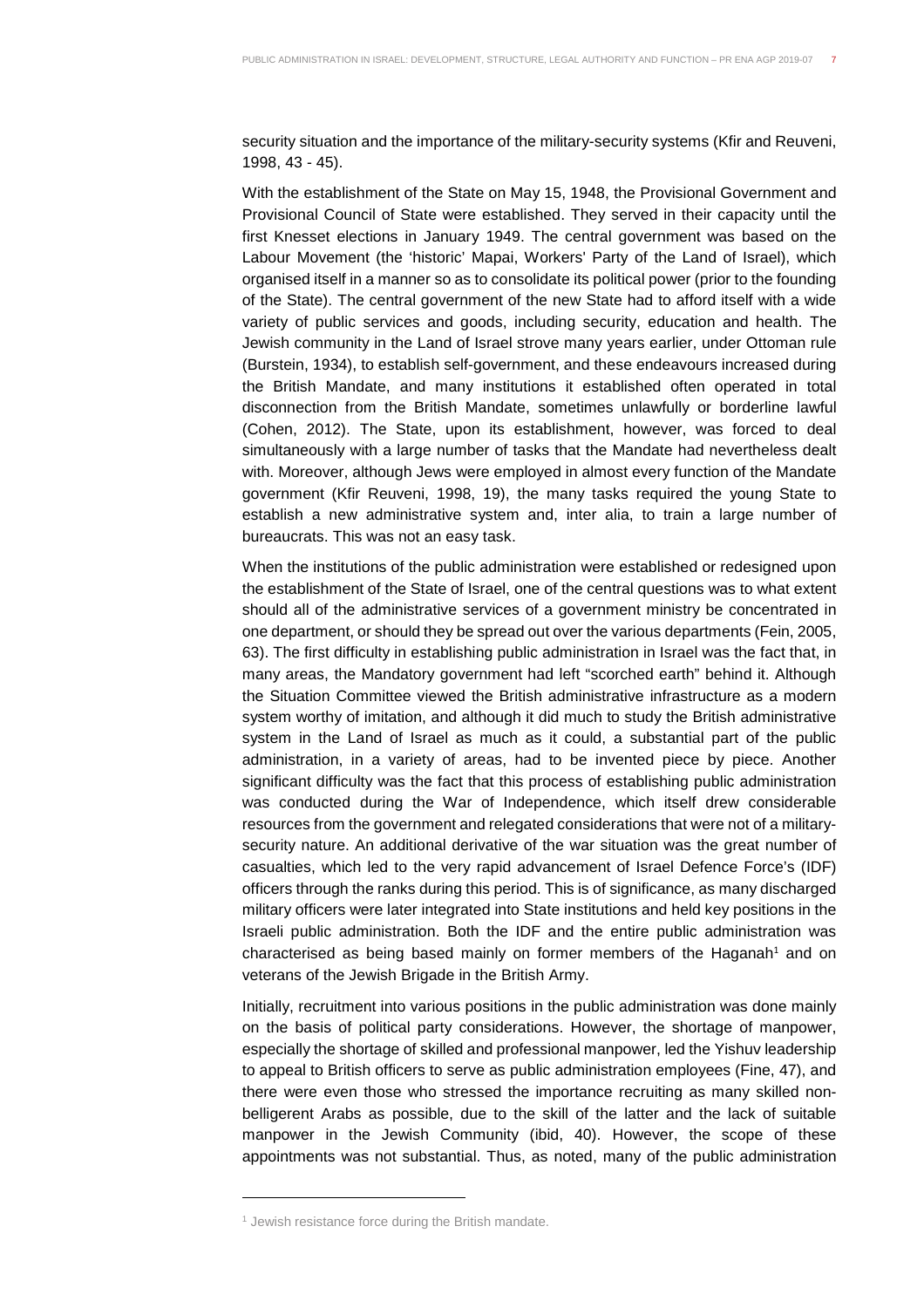personnel were appointed by the various State institutions, and especially by the influence of the labour movement, in particular, the Mapai party. Given this state of affairs, who was not to be found in the public service? Glaringly absent were primarily the ultra-orthodox (in particular, members of Agudat Israel), the Jews of Middle Eastern birth (many of whom had yet to arrive in Israel), the Arabs (especially Muslims, but also Christian Arabs who were an important part of the public administration under the Mandate), the Communists and the Revisionists (right wing parties). Gradually, the Israeli public service underwent a process of professionalization, and the tendency of politicisation on party basis was somewhat reduced. Part of this trend started taking form in 1958, with the discussion held in the Knesset on the question of the public administration and its position in relation to politics, focusing on the status of directorsgeneral in government ministries. Nevertheless, it would be very difficult to argue that the involvement of politicians in the public administration in Israel has been and still is, negligible.

The development of the public administration in Israel from the 1950s and onwards was influenced by the political, social and economic processes that characterized Israeli society. There is no doubt that wars and security events, such as the Six-Day War, the Yom Kippur War, the First and Second Lebanon Wars, and the two Intifadas, which changed the face of Israeli society, also affected the conduct and character of the public sector. In addition to this, political changes, such as the political upheaval of 1977, in which the Likud replaced the Labour Party after its many years of power, greatly influenced the public administration. Economic changes, such as the economic crisis of the early 1980s, followed by the Economic Stabilisation Plan, which reshaped the interrelationship between the private sector, the government and trade unions, had a significant impact on Israeli society, including the public sector and its budgeting processes (Cohen, 2015).

These effects, however, did not ripen into formal institutional changes, but rather acted cumulatively and informally. Various State investigative committees (like the **Agranat Commission** following the Yom Kippur War), as well as professional committees, led by the **Kovarski Commission** (1989a; 1989b), recommended a long list of changes in the interrelationship between the political leadership and the professional levels, and structural changes in the public sector to make it more professional and modern. However, the recommendations of these committees encountered real political obstacles, and in the end they were, mostly, not implemented. The result was (at least until the 2010's), as stated, a process of gradual and unplanned change in the nature and conduct of the public sector.

This process can be demonstrated in two main aspects. Significant changes took place in the interrelationships between the legal system and the political system, resulting in the High Court assuming a position of a dominant player in the public system, one that even vetoes decisions made by the government and the legislature (Mizrahi and Midani, 2006; Sperling and Cohen, 2012). This process, called "judicial activism", was conducted without formal and explicit legislation, and to some extent undermined the principle, discussed earlier, of a separation of powers. Another aspect relates to the interrelationship between the public sector and the third sector. The transformation of third sector organizations into central actors in the public sphere, which even fulfil functions previously fulfilled by the government, was carried out informally, without government decisions being made on this matter and without explicit legislation to regulate this. It was only in 2008 that a government resolution was adopted regarding the formal institutionalization of the interrelationship between the government and the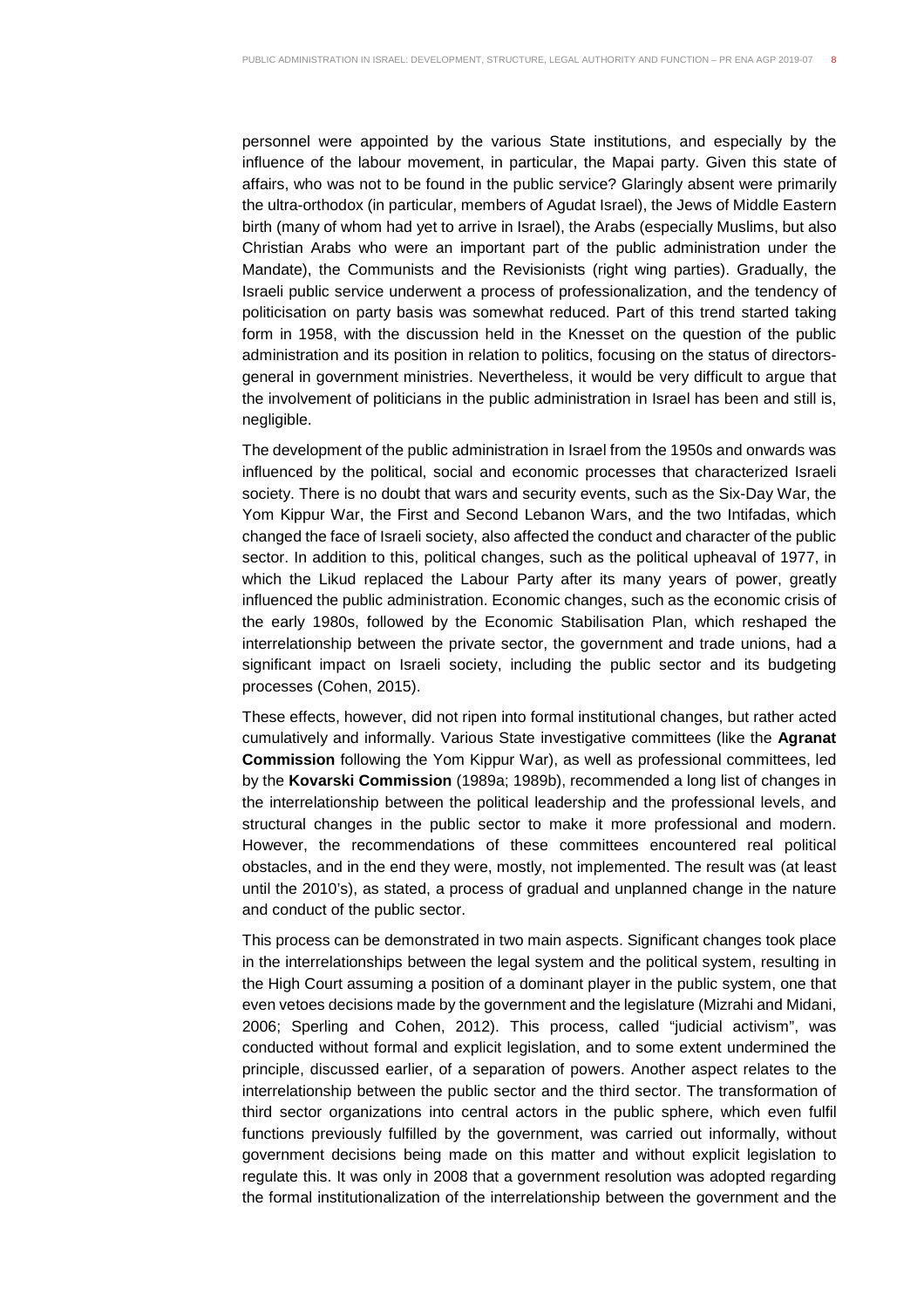third sector. These examples, and many others, describe the path of development and change of the public sector in Israel from the 1950s to the present.

## **2. Public Administration Organizations in Israel: Typology**

The public administration, in a broad sense, includes all of the government's activities, whether they fall within the field of the executive, legislative or judicial branches. In the narrower sense of the definition, the public administration deals with all activities of the executive branch only. The term public administration, in its most common use, is limited to government organizations and government activities. The public administration deals not only with the implementation of policy, but also creates policy through auditing, amendments, proposals and information that are important for creating policy. The meaning of the public administration is understood only within the context in which it is conducted and carried out.

The public administration in Israel consists of hundreds of organizations and units. The structure of the public administration and the interrelationship between the various units that make it up reflect, to a great extent, its ability to perform and the roles it plays in society. For example, the scientific literature discusses at length the advantages and disadvantages of a centralized structure versus a decentralized structure, as well as the desired degree of autonomy of various public organizations. Therefore, a thorough familiarity with the structure of the public administration and the various units is required in order for it to be possible to analyse processes, understand results, and assess the direction of the development of the public sector.

When we sort out the public sector organizations and units and distinguish between them, we can distinguish between the **central government** and the **local government.** However, such a distinction would be too general, since there are many organizations that are considered part of the central government, but differ from each other in their performance and the various functions they fulfil. In principle, it is customary to classify the public administration organizations in Israel as follows:

- The Government Public Administration (Civil Service)
	- Government ministries and the ancillary units
	- Statutory authorities
	- Government corporations
- The Non-Governmental Public Administration
	- The Office of the President
	- The State Comptroller
	- The Knesset Administration
	- The Bank of Israel
- The Public Administration in Local Authorities
	- Departments
	- Municipal corporations
	- Municipal companies

The civil service, however, is only part of the public administration, in its broad sense. There are, therefore, those who propose to distinguish between the governmental public administration (government departments, statutory authorities and government companies), the "non-governmental" public administration (for example, the Knesset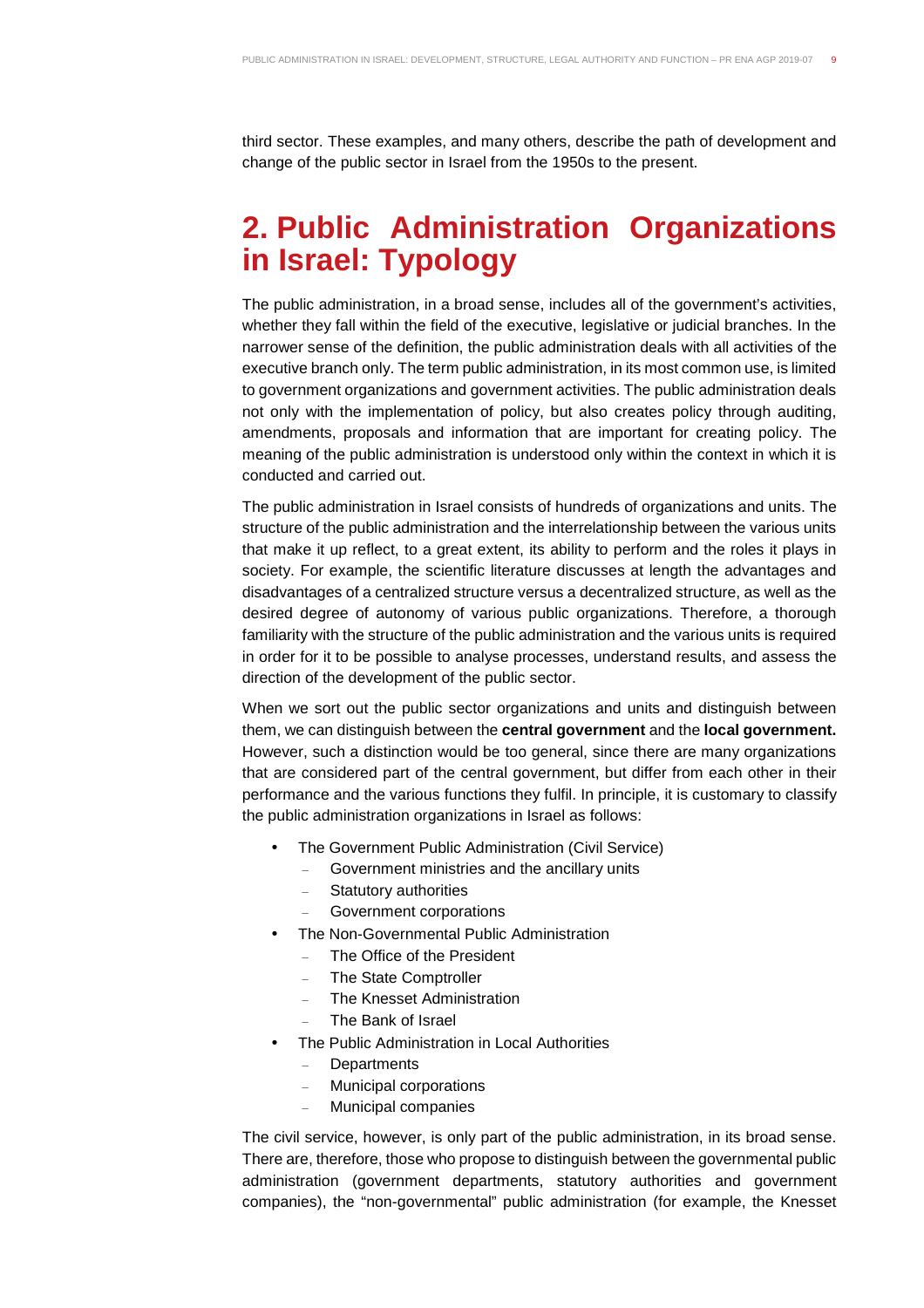Administration), the local authorities, and "other public institutions" that are unique to Israel (Gal-Nur, 2011), with the main functions of the State civil service being:

- Participation in forming public policy and responsibility for its implementation.
- Providing services to individuals, groups and organizations.
- Regulation of functions carried out by other organizations in order to maintain public interests and ensure the rights of the individual.

From here we can classify all of the public administration organizations in Israel according to the following typology, which is more convenient for basic familiarity with the public administration organizations in Israel and for a systematic description of them:

- Government ministries
- Ancillary units
- Statutory authorities (public corporations)
- Government companies
- Local authorities

l

• Non-governmental public administration

## **3. Governmental Institutions in The Israeli Executive Branch**

### 3.1. Government Ministries

The various government ministries are part of the central government, and the public service is composed of them. They are in fact the principle executive arm of the executive authority (the government), and in most cases, each ministry is headed by a minister. For the most part, the minister is a publicly elected official (a politician). As such, he is part of the political component of the public administration. There are cases in which the minister is not elected, but rather is appointed to his post as a professional appointment (for example, the appointment of Shaul Mofaz as Minister of Defence at the end of 2002 by then Prime Minister Ariel Sharon or the appointment of Yaakov Ne'eman as Minister of Justice in 2009 by then Prime Minister Benjamin Netanyahu). The Minister is responsible to the Knesset for the conduct of the ministry he heads. According to the law, at least half of the ministers and all of the deputy ministers must be Knesset members.

The "Basic Law: The Government" (1968)<sup>2</sup> states that the Government is the executive authority of the State, and is comprised of the Prime Minister and other Ministers. The law does not define the number of ministers in the government, what areas they are to deal with, or what the division of work between them will be. These aspects are at the discretion of the government. As will be described in one of the other articles this collection, there has been, over the years, an increase in the number of ministries in Israel, even though various ministries have, over time, been cancelled (for example, the Ministry of Rationing and Supply, the Ministry of Minority Affairs, the Ministry of Religious Affairs, etc.). Even though the cancellations of some of the ministries and the establishment of new ones were also connected to new needs (e.g.,

 $2$  Basic laws can be modified if a 61% majority of MPs is met at the Knesset. Regular laws can be modified according to a simple majority.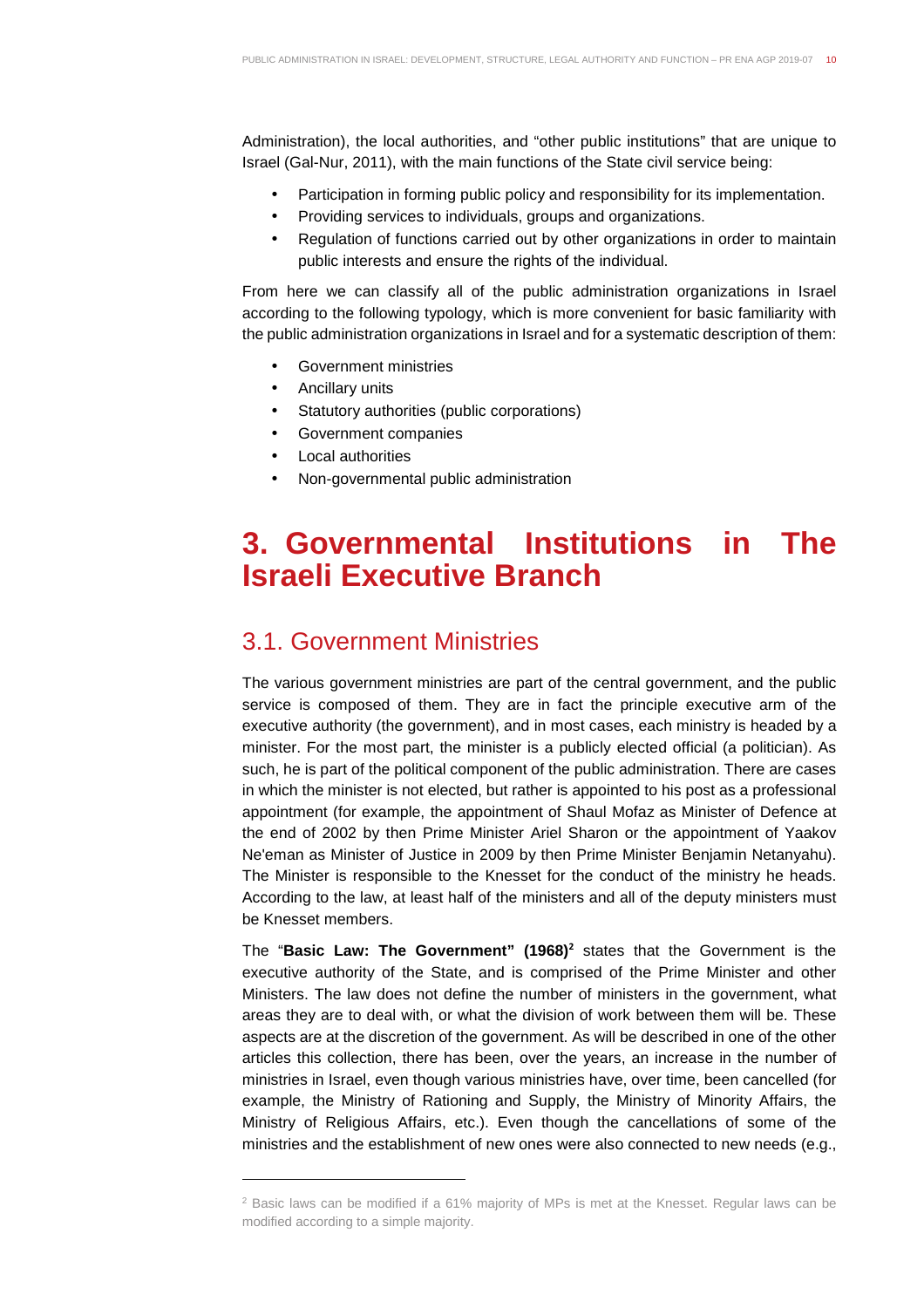the Ministry of Environmental Protection), most of the occurrences in this regard (splitting, consolidating, cancelling or establishing ministries) were directly related to political considerations and coalition negotiations.

The nature of the interrelationships between the various ministries greatly influences the ability of the government ministries to perform and their ability to work in the government. In terms of government administration, it is customary to distinguish between staff ministries, which are responsible for the planning and allocation of powers and resources (such as the Prime Minister's Office and the Ministry of Finance), and the executive ministries responsible for implementing decisions of the Knesset and the government. The staff ministries, by definition, constitute the major driving force in the government's work. For example, a study that examined the balance of power among the various actors in the field of health policy in Israel, focusing on the issue of relations between politicians and officials and of transparency around the public budgeting process, pointed to the bureaucrats in the Ministry of Finance as the dominant and most powerful players in this field, although their power is not always absolute (Cohen, 2013a).

The executive ministries, themselves, can also influence the government's conduct, usually in accordance with the scope of their activities and the budgets at their disposal. From a purely budgetary point of view, the budget rich ministries in the public administration in Israel are the Ministry of Defence, the Ministry of Education and the Ministry of Health. According to the proposed budget for 2017, these three ministries received the highest budgets from the State coffers.

#### 3.2. The Ancillary Units

These units are part of the central government. It is very difficult to define them as they do not have clear and agreed properties according to research findings or among the professional bodies. The best description that can be given to them is that these are units within the government ministries that usually operate in relative autonomy. This autonomy is expressed mainly by there being a separate budget and separate appointments of those who head the units and hold the key positions in them. In the Civil Service Law (Discipline), 5723 - 1963, an ancillary unit is defined as "A unit in a Ministry, which was granted administrative powers of a Ministry by the Service Committee, in accordance with the rules that are applied in the civil service". A Ministry is defined in the Civil Service Law (Appointments), 5719 - 1959, as "A unit in the civil service headed by a minister, including the office of the President of the State, the Knesset offices and the office of the State comptroller".

The number of units is dynamic and sometimes the changes occur quickly. Perhaps, because of this, there are those who point to the problem of appointing officers in the ancillary units. In Report 57b, the State Comptroller took issue with the lack of criteria for the appointment of a treasurer for an ancillary unit, in addition to the treasurer of the ministry to which the unit belongs (State Comptroller, 2007). There are small ancillary units - such as the Administration for Settlement Education and the Educational Television, which operate within the Ministry of Education, or the Israel Mapping Centre, which is a part of the Ministry of Construction and Housing, which have their own treasurers, and there are ancillary units that do not have an independent treasurer, such as the Geological Institute of the Ministry of National Infrastructures. In his response to the State Comptroller's Office, the former Treasurer General at the Ministry of Finance pointed to the many considerations in the appointment of a treasurer for a unit, including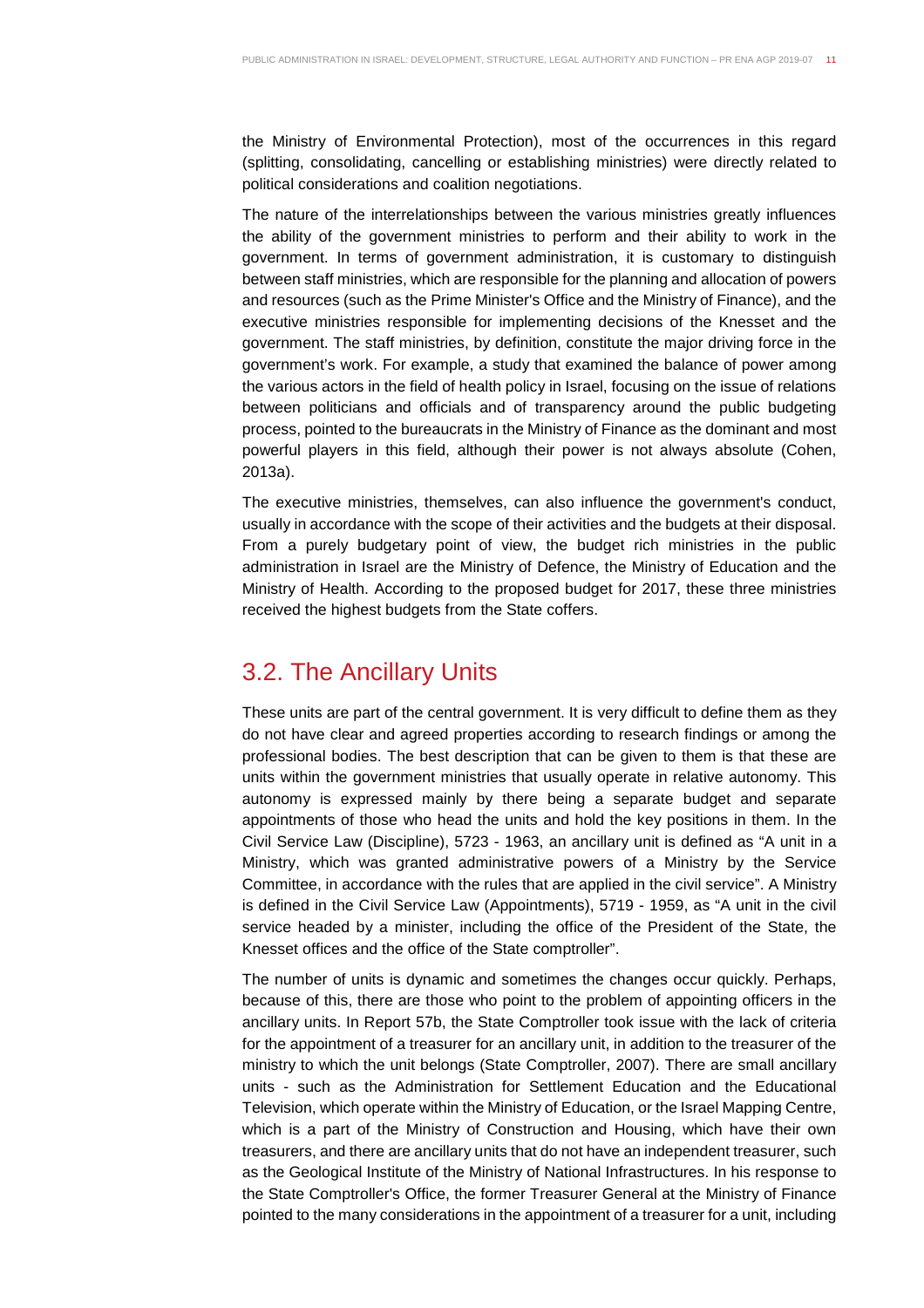the unit's size, its budget, the complexity of implementing the budget, a project under its responsibility that requires focus, the ministry treasurer's ability of control, as well as government decisions. The Vice Commissioner for Civil Service stated in his reply of October 2005, "it would be best to reach, with the Treasurer General, an agreement in principle regarding the criteria for characterising those ancillary units that require the appointment of an independent treasurer" (State Comptroller, 2010, Annual Report 60 A, 335).

The main structural advantage of the ancillary units is that their sensitivity to changes and political instability is lower than that of the management of the government ministry. Therefore, in many cases, an ancillary unit is the preferred executive arm, and ministers who want to ensure the any service will continue over time in the ministries that were established on the basis of coalition considerations (and may be closed later) seek to channel assignments to the ancillary units. Another aspect to consider is the size of the ancillary units. Often, the number of employees and the budget of the ancillary unit is larger than those of the ministry to which it is subordinate. The IDF and the police are notable examples of this.

Finally, it is important to note the Civil Service Commission - an important unit that is now in the Prime Minister's Office (formerly of the Ministry of Finance), and manages the public service in Israel. At the head of the Commission sits the Civil Service Commissioner, who is appointed by the government itself and is subordinate to the Prime Minister. The Commissioner's powers were determined in various laws, including the Civil Service Law (Appointments), 5719 - 1959; the Civil Service Law (Discipline), 5723 - 1963, the Civil Service Law (Pensions) [Consolidated Version], 5730 - 1970, and others. It is the Commission's task to implement the government's policy on matters of administration and human resources. Within this framework, it is responsible for coordinating the work and the division of duties between the government units, the approval of tenure for employees in government ministries, the appointment of employees by tender, the training of employees, the imposition of discipline in the civil service, and so on and so forth (Hollander, 2008).

#### 3.3. Statutory Authorities

Statutory authorities are organizations that are separate legal entities than that of the State, and this allows them greater flexibility in management and relatively more independence. The fact that these are organizations that were established under a separate law is the reason why they are called statutory authorities. They fill a variety of public duties, and are often delegated with certain governmental powers. They are referred to as "public corporations", "statutory corporations", "corporations by law", "boards", "centers", and more. Each such authority is established through a special law, and operates under special arrangements that were laid out in the establishing law. Therefore, statutory authorities do not have any duties or powers other than those granted to them by law (Zamir, 1996a, 384-383). As with the other public administration organizations, statutory authorities are not supposed to act to maximize their profits, as the authority's success is not measured by its profits but rather by its achieving the goals set in the law that established it.

The statutory authorities are generally intended to fulfil duties that, for various reasons, are not suitable for government ministries, and often the desire to emphasize the autonomous status of the organization is the main reason for its establishment. So they are independent entities that are separate from the State. The employees of statutory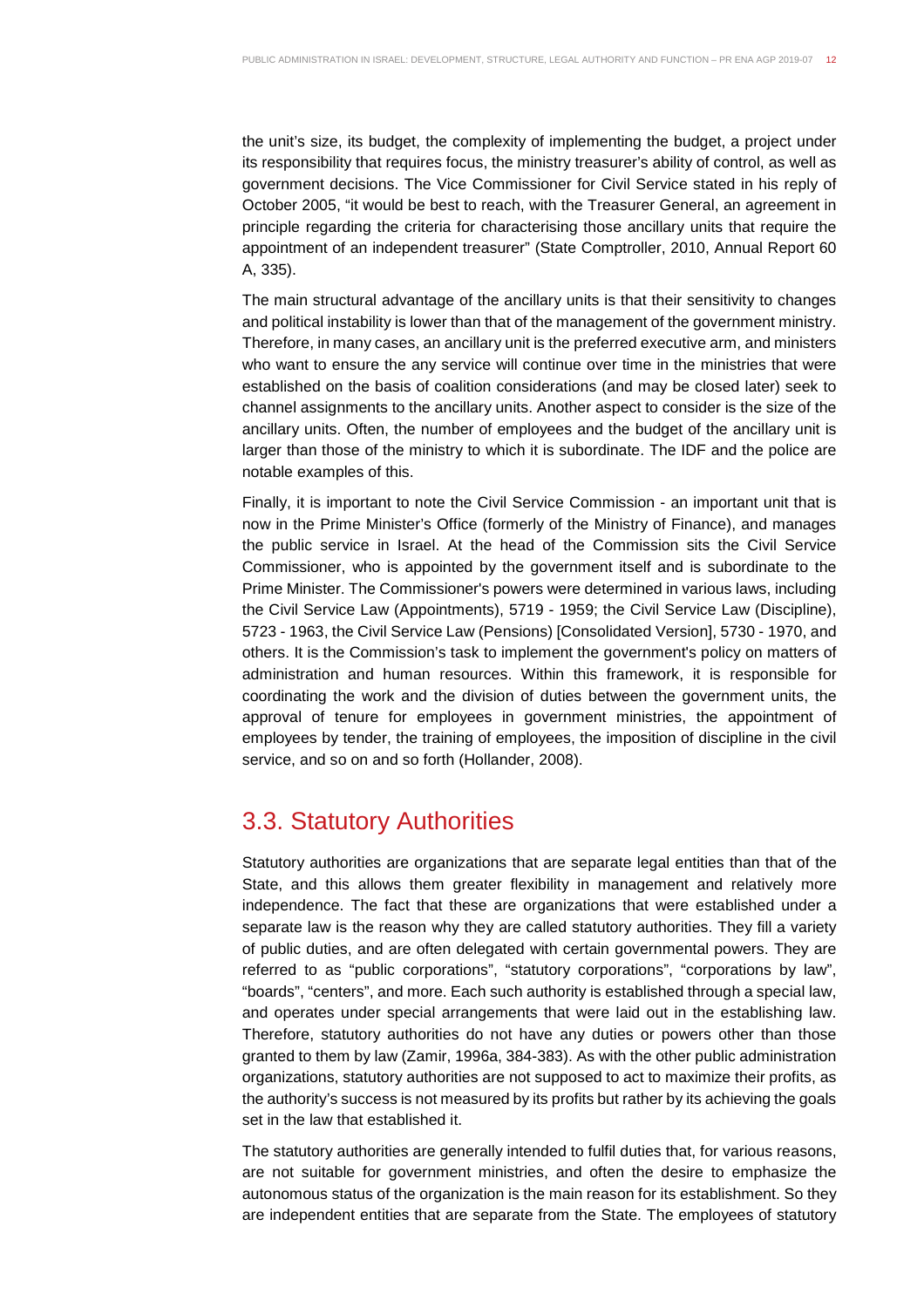authorities are not considered civil servants from a legal standpoint, and the authorities' assets are not considered State's assets (Zamir, 1996a, 385). Although they are not an integral part of a ministry (similar to the ancillary units, reviewed above), they are subordinate to the designated minister, who has ministerial responsibility for their functioning. The head of the statutory authority is, generally, appointed by the minister, and this appointment is exempt from a tender. The minister also appoints the members of the statutory authority's board.

Barak-Erez (1995) explains that statutory authorities are "[...] bodies established by law. Therefore, even though they are distinct from the State and are a separate legal entity, they are still to be considered administrative authorities in all respects. As such, public law is applicable to them due to their being administrative authorities [...]".

The issue of the supervision of statutory authorities has been, for many years, a matter of concern for many decision makers in the Israeli government. Most of the laws by which the public corporations were established do not contain a provision requiring them to prepare financial statements and appoint auditors to audit the financial statements and provide an opinion on them. The State Comptroller's reports have, over the years, pointed to deficiencies in the conduct of the statutory authorities, especially the lack of adequate supervision and regulation of their activities. Various State comptrollers have recommended considering an arrangement for all of the statutory authorities, according to their type, their characteristics and the differences that exist between them, which will lay down the framework for their operation, the rules for reporting their conduct, and the means of supervision and control over them (see, for example: State Comptroller, 1989, 627 - 642; 1993, 919 - 933; 1995, 2007). The need for a broad policy for statutory authorities, one that is backed by legislation, was also raised in 2005 by the High Court (Israel supreme court), which explained that the Appointments Law applies only to the civil service, and the statutory authorities are not part of the civil service (HCJ 8299/01).

In 1992, the Minister of Justice, Dan Meridor, founded the Public Corporations Council. One of the main duties of the Council, headed by Supreme Court Justice Yitzhak Zamir, was to recommend a desirable public policy with regard to the management and operations of statutory authorities in Israel. About eleven years later, in June 2003, the Public Corporations Council presented a report on its work (the Public Corporations Council, 2003). The Council's conclusions was that statutory authorities are to be treated as a separate sector of the public service. The report pointed to the lack of uniformity in the legislation, as well as to many issues that require lateral regulation, particularly issues relating to the self-management and the creation of appropriate mechanisms of regulation and control over them. The Committee pointed out that under the current situation, each public corporation operates in accordance with the arrangements set out in the law that established it, and therefore these arrangements differ from each other, and in most cases it is difficult to find reasons for the differences between the arrangements.

The report proposed to establish a "public corporations framework law" that would include arrangements for a variety of issues dealing with the regulation of statutory authorities. One of the recommendations was to establish a "public corporations authority" that will handle the supervision and control of all public corporations professionally, continuously and systematically, without hindering their independence more than will be necessary. It was suggested that this authority be united with the Government Companies Authority (we shall elaborate below on government owned companies), due to the many recommended duties of the proposed public corporate authority that overlap with the functions of the Government Companies Authority. Such a union was also expected to facilitate the implementation of organizational changes in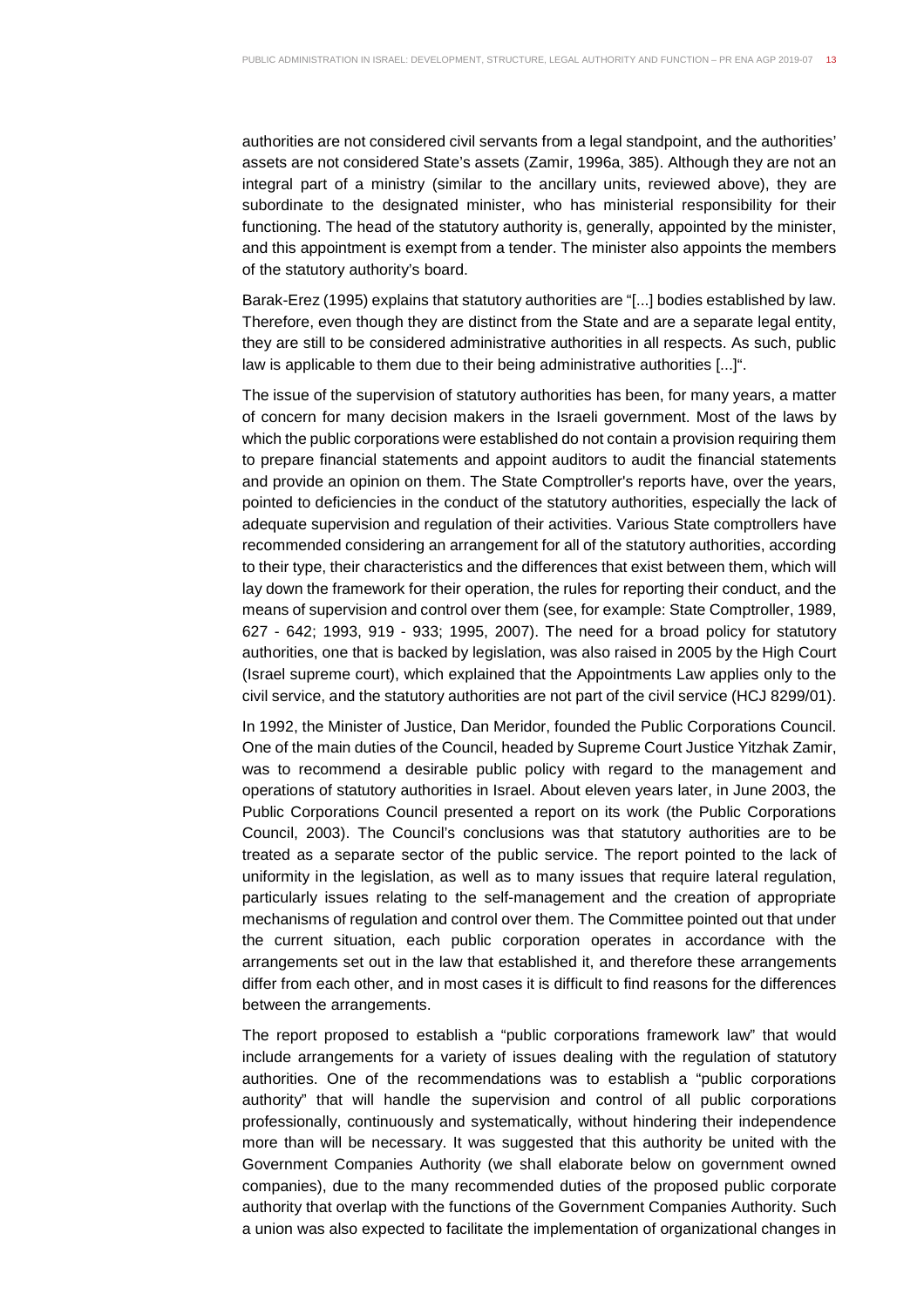government companies or public corporations, as needed, and the transition from one structure to the other, when necessary.

According to the Public Corporations Council, the duties to be imposed on the statutory authorities can be characterized according to five basic components (Public Corporations Council Report, 2003, 12):

- Their performance should be, to some extent, distanced from the government. Examples of this are the functions assigned to the Israel Broadcasting Authority or the Bank of Israel.
- They need to work for the public, or on behalf of a particular segment of the public, while including public participation in the highest institution of the statutory authority;
- Their considerations are to be public considerations (as opposed to activity aimed at maximizing profits); in other words, the profit is not a criterion by which successful achievement of the goals of the statutory authority is measured;
- Certain sovereign powers are to be granted to the statutory authority;
- The statutory authority should be allowed to receive independent income, without having to rely on the State budget to finance its activities; this is in order to promote the independence of the authority.

As of 2017, there are dozens of statutory authorities in Israel with a broad range of duties. Some of them, such as the National Insurance Institute, bear duties that are of a more public nature than others, such as the Bank of Israel or the Israel Securities Authority, which act as regulators. Other statutory authorities fulfil functions that are closer in nature to the business sector, such as the Ports and Railways Authority. There are large corporations that have extensive and branched operations, such as the Bank of Israel and the Israel Airports Authority, and on the other end of the spectrum, small corporations that deal in a relatively narrow area, such as the National Authority for Yiddish Culture, the National Authority for Ladino Culture, the Council for the Production and Marketing of Groundnuts or the Council for the Production and Marketing of Olives.

In January 2013, the Public Corporations Law Memorandum, 5773 - 2013, was published<sup>3</sup>. The draft law sought to create a public corporations framework law, in the spirit of the recommendations of the Public Corporations Council. The law seeks to achieve two important goals: the first is to establish a set of rules of conduct for public corporations, and the second is to regulate the supervision and control over the activities of public corporations and increase the transparency and accountability of their operations. In the spirit of the recommendations of the Public Corporations Council Report, it was decided to establish a public corporations authority that will be part of the Government Companies Authority. The authority's new name is to be the "Government Companies and Public Corporations Authority".

## 3.4. Government Companies

l

Government Companies are companies that are completely owned or clearly controlled by the government. Unlike ordinary private or publicly traded companies, the objective of government companies is to promote the government's objectives or interests. These

<sup>&</sup>lt;sup>3</sup> Before beginning the legislative process of a draft law that applies to a particular ministry, it is customary to transfer it to the legal department of that ministry for review and comments. During this stage it is referred to as a "law memorandum".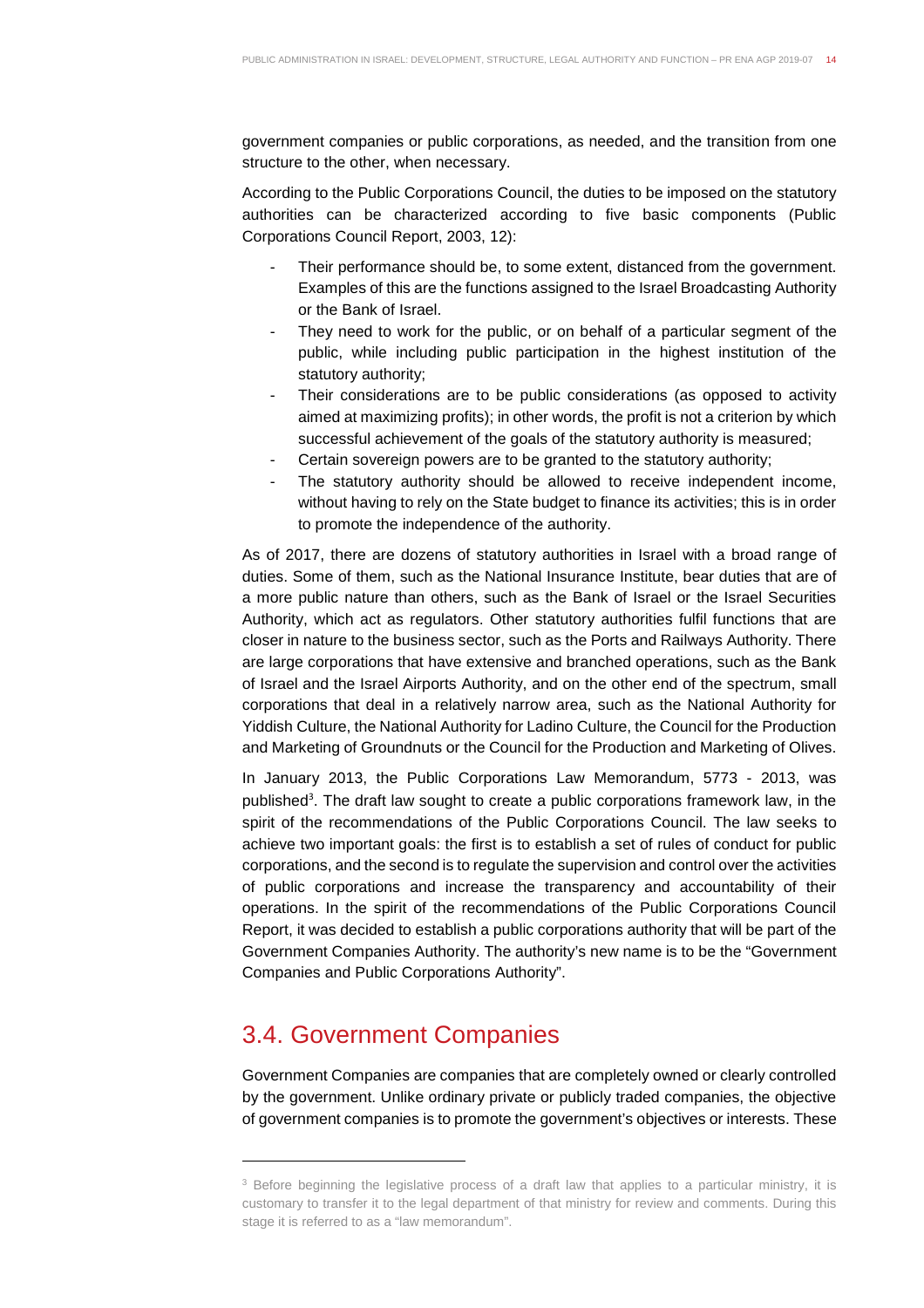are business-oriented companies, which deal with considerations of profit margins, growth opportunities, future chances of success and risks, such as the Israel Electric Corporation, Israel Natural Gas Lines, Israel Railways, the Israel Ports Company, and others. Most of the government companies are part of the central government, however, a small part of them focus on issues related to specific municipal areas, or to services of culture, youth and sport centres and community centres.

Pursuant to Section 1 of the Government Companies Law, 5735 - 1975, there are **four types of companies** associated with the government in Israel:

- 1. **A company wholly owned by the government:** "A company whose shares are all owned by one of the following: the State, a company whose shares are all owned by the State; the State together with such a company; the State or such a company together with a local authority".
- 2. **A government company:** "A company in which more than half of the voting power at its general assemblies or the right to appoint more than half of its directors is held by the State or by the State together with a government company or a government subsidiary".
- 3. **A government subsidiary** "A company in which more than half of the voting power at its general assemblies or the right to appoint more than half of its directors is held by a government company, by a government subsidiary or by a government company together with a government subsidiary".
- 4. **A mixed company:** "A company that is not a government company and that half or less of the voting power at its general assemblies or the right to appoint half or less of the number of its directors is held by the State".

The Government Companies Authority was established and operates under the Government Companies Law, 5735 - 1975. The Authority is an ancillary unit of the Ministry of Finance, and is the government headquarters of government companies for all matters pertaining to the supervision of the privatization and structural changes in them. The Authority is responsible for some 100 companies (including not only business and non-business government companies, but also subsidiaries and companies of mixed ownership, by the government and other entities). Amongst these companies are some of the largest and most complex in the economy, including the Israel Electric Corporation, Israel Aircraft industries, port companies, Israel Railways, etc. (from the Government Companies Authority website<sup>4</sup>, 2016). The duties of the Authority are set out in Section 54 of the Government Companies Authority Law, and include, inter alia, advising the government, through the Minister of Finance, and advising ministers on matters relating to Government companies; handling, according to government guidelines, matters that are common to all government companies or to certain types of companies; advising and assisting government companies in the conduct of their business; constant monitoring of the activities of all government companies; achieving their goals; notifying ministers of its findings; handling and assisting establishment of companies, and carrying out the liquidation, merger, settlement, arrangement, reorganization and sale of shares of a company, and more (the Government Companies Law, 5735 - 1975).

By law, privatization of government companies is not necessarily the transfer of the company in its entirety to private hands. In the Government Companies Law, 5735 -

l

<sup>4</sup> http://www.gca.gov.il.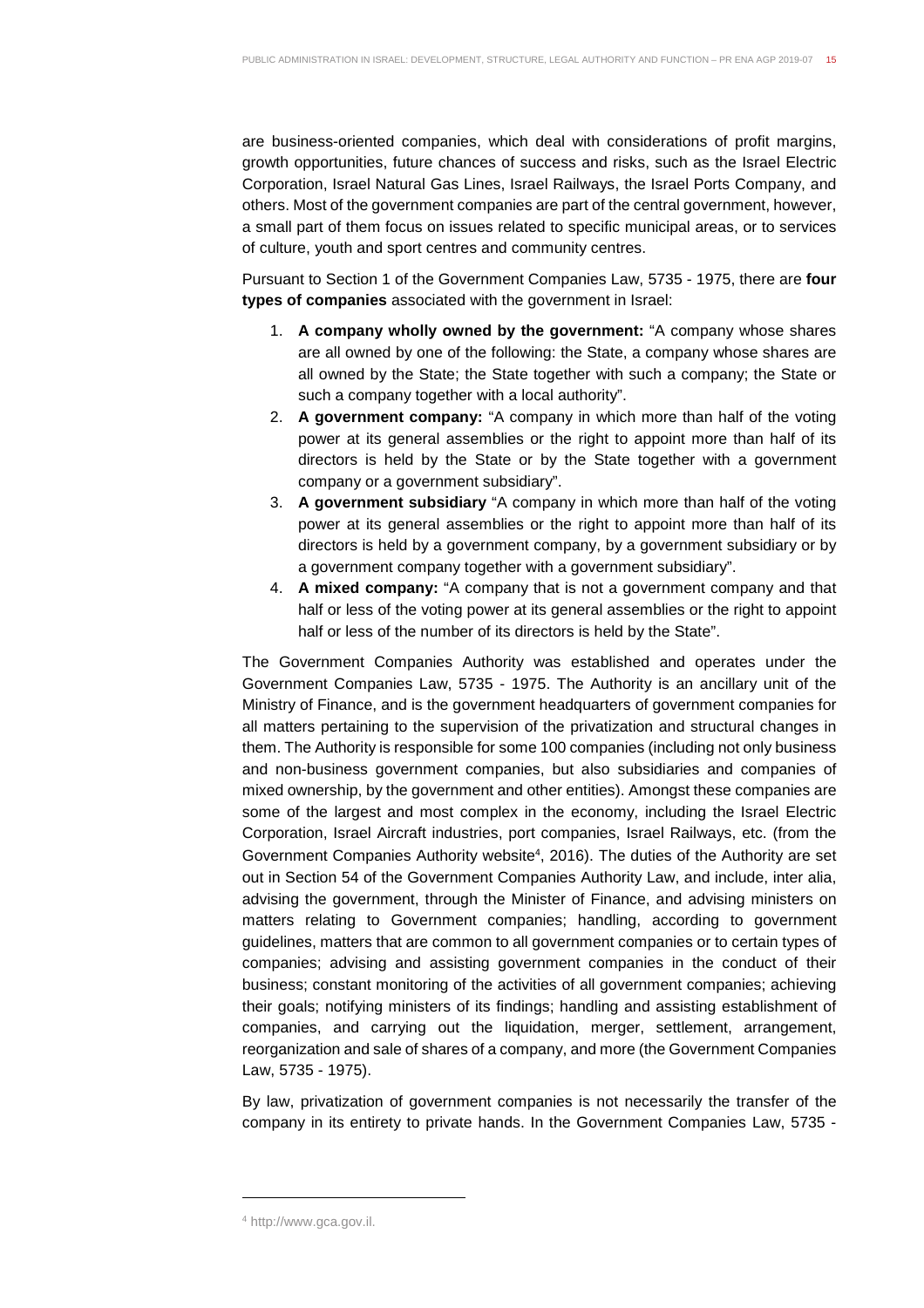1975, "privatization" is defined as actions for attaining, at once or gradually, one of the following objectives:

- 1. Cancellation or reduction of the government's voting power at the company's general assemblies or its right to appoint directors of the Company, or the cancellation or reduction of other government involvement in the company, if any of these changes the company from a government company to a mixed company, or changes the company into a company to which this law does not apply, or brings about other fundamental change in the relative power of the subscribers of the company, or provides the public or a new subscriber of the with company 10% or more of the voting power in the company or of the right to appoint a director;
- 2. Reducing the government's portion of the company's share capital by 10% or more;
- 3. A substantial reduction in the operations of the company by transferring businesses and other assets.

A board of directors is appointed to each government company. In fulfilling its duties, the board is to act solely on the basis of considerations of the company's best interests. When fulfilling these duties, the directors are not permitted to act under the instruction of external factors who are not those we appointed them or representatives of the shareholders who appointed them. One of the most important powers granted to the board of directors is to appoint and dismiss the CEO of the government company. Apart from this important power, the duties of the board of directors, pursuant to the Government Companies Law, are numerous and include, inter alia, determining general policy of the company's within its objectives and financial activity, setting the annual budget of the company, manner of its implementation and the use of the resources available to the company, setting an annual plan of action for the company and determining long term plans, defining a standard each year for employees and those employed in its service, continuous monitoring of the realisation of the policies, plans and budgets of the Company, determining working conditions, the method of election and conditions of eligibility of the company's CEO and its executive officers in accordance with the rules prescribed by the government, preparing the balance sheet, the profit and loss statement and the statement of resources and the manner in which they are to be used, and more. Despite its extensive powers, the board's resolutions are subject to the government's approval in various cases, such as a resolution on changing the company's objectives, or a resolution regarding the allocation of shares in the company or consent to a transfer of shares if this could lead to a fundamental change in power between subscribers of the company.

#### 3.5. Local Authorities

The local government consists of municipalities, and they themselves are not considered part of the State's executive branch. The local autonomy, which exists independent of the central government, emphasizes the right to self-determination of the individual and enables the realisation of a wide range of human rights and civil rights. In this way the local authorities implement the principle of **separation of powers,** while contributing to the **decentralization of power** and strengthening the checks and balances between the branches of government. Local authorities are in fact the main avenue of the local administration and the local management. The objective of the municipal administration is to formulate policy at the local level and to implement it, to fulfil the basic values of a democratic society, and to reduce disparities among different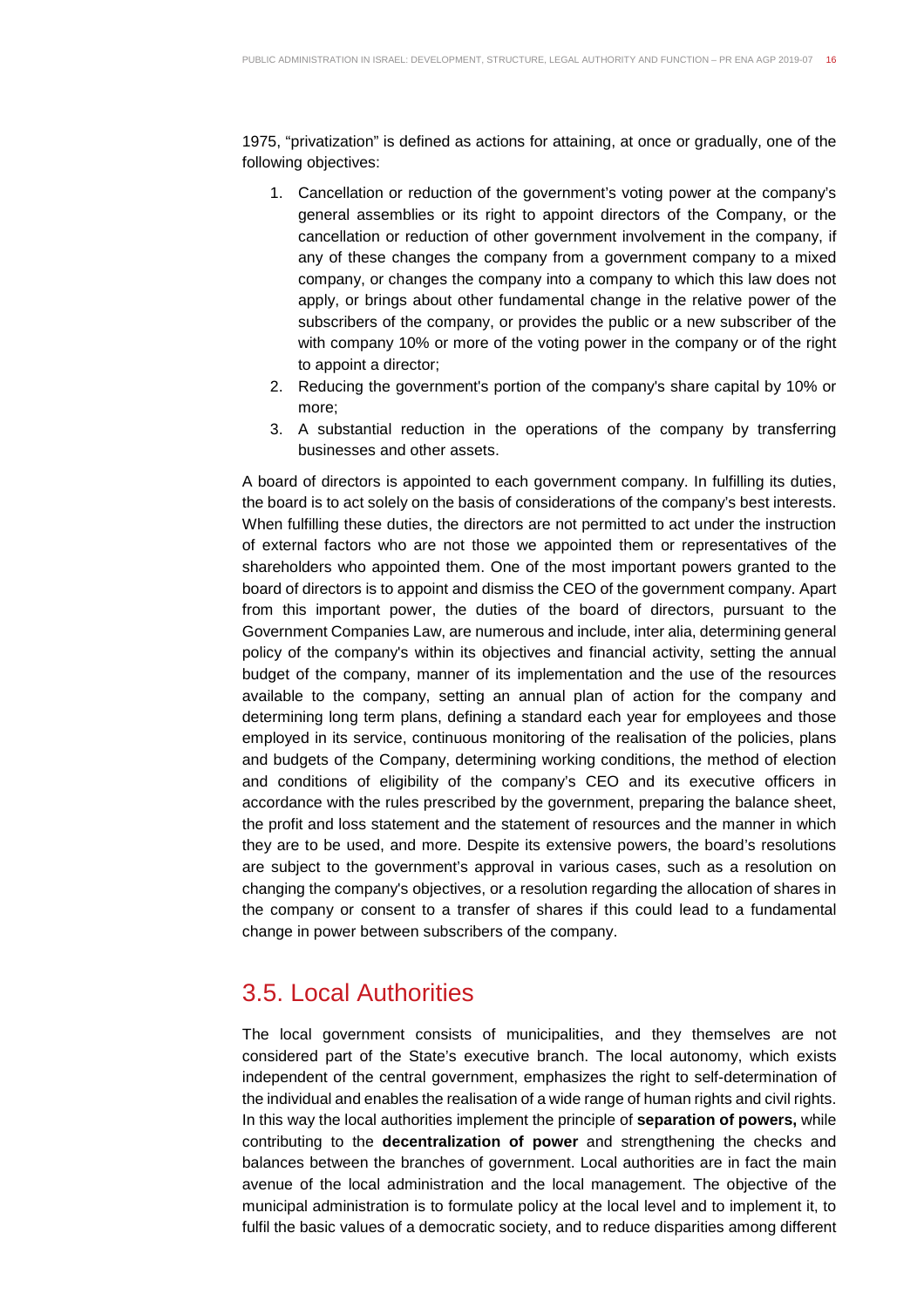groups in the population. All this, in order to promote the quality of life of the main customers of the local authority - the residents, who are organized as individuals, groups, communities and organizations. Local authorities provide both national and municipal services. Municipal services including sanitation services, protection and security, urban planning and construction, maintenance of public facilities, municipal supervision of public order, building infrastructure and community development, veterinary services and economic development. State services include education, social services, religious services, the environment, immigrant absorption, health and culture.

As of 2017, there are 257 local authorities in Israel. It is logical to assume, based on past experiences, that this number will not remain permanent but, rather, will change over time. By law, a municipality is obliged to appoint nine officials: CEO / secretary, engineer, treasurer, legal counsel, internal auditor (who also serves as the public complaints commissioner), education department director, women's status consultant, senior citizens consultant and a veterinarian.

The Interior Ministry is the ministry that holds the responsibility, from an organizational perspective, for the local government. However, in substantive and professional terms, the local authorities are subordinate and must report to various government ministries, as they specialise and deal in a variety of fields, such as education, sanitation, social services, transportation, personal security, local economic development, tourism, infrastructure, employment and the environment (Beeri, 2013). The Local Government Administration is the professional body in the Ministry of the Interior that was given the responsibility over the character and operations of the local government in Israel. It regulates the activities of the local government in Israel, including budgeting local authorities, defining the map of local government, establishing authorities and corporations, control and auditing, providing authorisations for human resources and payroll matters, licensing of business and beaches, training, and dealing with individual issues.

In Israel there are four types of local authorities: **municipalities, local councils, regional councils** and **local industrial councils**. To these some add the **local committees**, which exist in primarily agricultural communities. In Israel, a **municipality**  is, in general, a single town that receives its municipal status when it contains over 20,000 people residing in a developed urban area, with a stable government, an adequate level of services and proper financial management. However, the Minister of the Interior is authorised and may declare that a town is as a municipality, even if it does not meet all these conditions. The Minister may also declare a certain area within a municipality as an "urban quarter", and regulate its election, powers and budget. A **Local Council** is the governing body of a single town or village, typically having an urban character, which for various reasons has not gained the status of a city. In some cases these towns will have less than 10,000 residents, but there are towns with over 25,000 or even 30,000 residents, whose affairs are still managed through a local council. The authority to declare that a local council is a municipality is vested with the Minister of the Interior, but in many cases he takes the residents' wishes into consideration. Ramat Hasharon, for instance, retained the status of a local council for many years after it was eligible for the status of a municipality. So too Pardes Hanna, Mevaseret Zion, Gedera, Zichron Yaakov and other towns, all who retained the status of a local council and were not declared cities, although they each have more than 20,000 residents. In many cases, this was done to preserve the towns image as a rural village, or because of political considerations of the residents or their representatives. A **Regional Council** is based on a double layered local government: it includes a number of towns, each having its own local committee and elected representatives in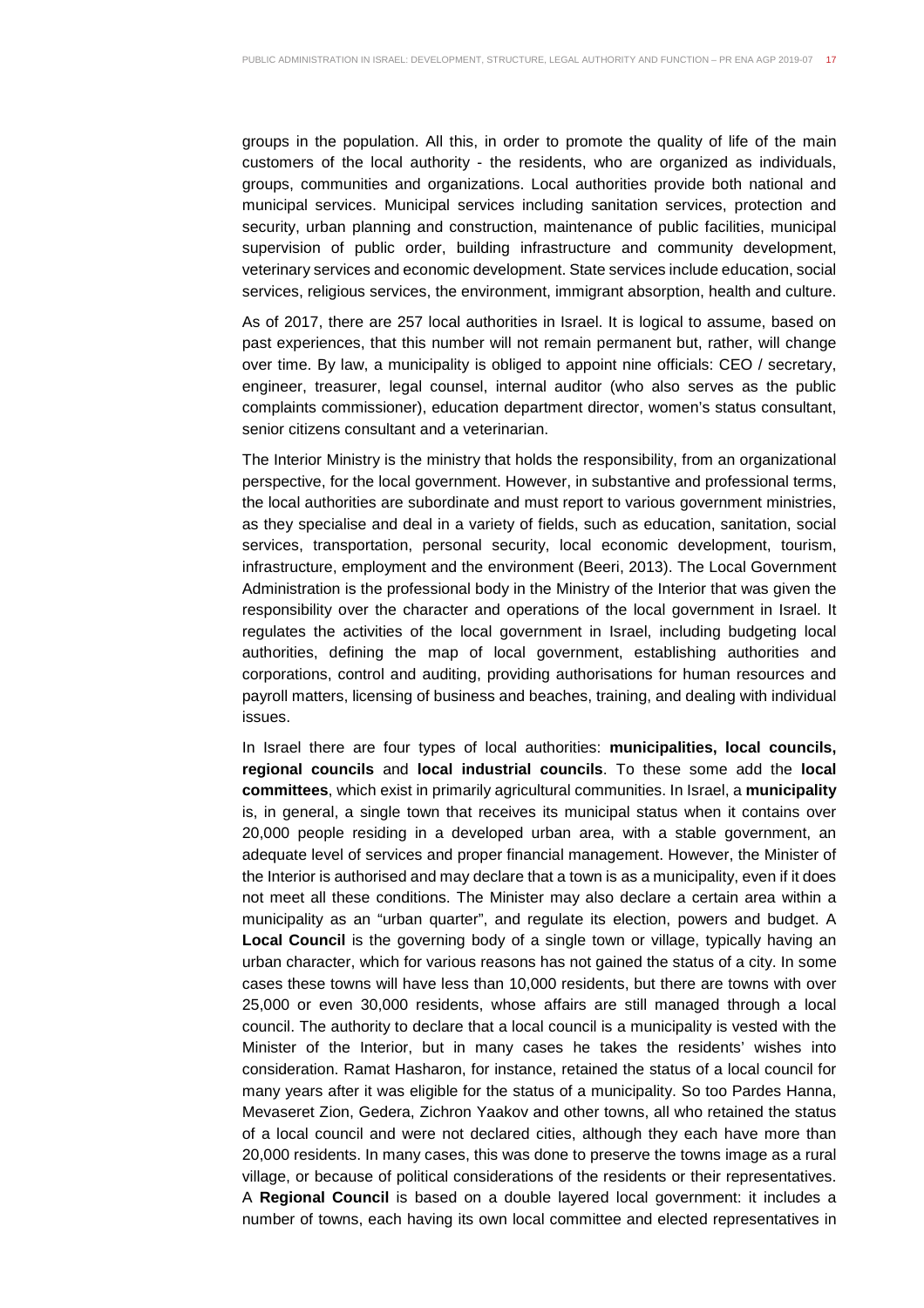the regional council. Common forms of settlements in regional councils are, for example, moshav (rural community), communal moshav, kibbutz, institutional settlement, community settlement and village. A regional council may delegate its powers to the local committee, including tax collection. A **Local industrial council** is declared, as of 2017, with the approval of the Minister of the Interior, Finance Minister, and the Minister of Industry, Trade and Employment. It is headed by an appointed committee, which is selected without democratic elections. Local industrial councils cover interurban industrial areas, and their objective is industrial development and not caring for residents (Beeri, 2013).

According to Interior Ministry data from 2016, about 66% of the revenues of local and regional councils in Israel originate from self-generated income, 26% originate from the State budget, and 8% from government and other grants<sup>5</sup>. The municipalities show a slightly different picture: about 71% of their revenue is self-income, and they receive less government funding and grants than the other local authorities. About 36% of the expenditure of authorities, on average, are for the payment of wages and salaries. In the local and regional councils, wage expenses are around 30%, on average, while in the municipalities they are at about 39%. Review of the data from an audit of 250 municipalities regarding their financial conduct, conducted by the Audit Department of the Ministry of the Interior in 2010, shows that there was an increase of about 7% in the number of authorities who have completed the fiscal year with a balanced budget: 146, compared with 137 authorities in 2009.

The Ministries of Finance and of the Interior have, on their part, [been promoting the] consolidation of neighbouring local authorities into one local authority - in order to reduce the number of local authorities and to increase the economic, operational, organizational and planning efficiency. However, there are many political objections to this development. Residents, senior local authority employees and the heads of the local authorities all piled obstacles to nearly every step towards consolidation. To this are added the technical-bureaucratic difficulties involved in a consolidation of this kind. It was, therefore, decided in 2003 to appoint public committees to look into it consolidation of local authorities, with their conclusions and recommendations to be submitted to the Minister of the Interior. The committees prepared a list of local authorities for which there was a recommendation to consolidate, after examining their financial situation, as well as the economic, management and planning efficiency to be gained from the consolidation. In 2003, a relatively large number of local authorities were, indeed, consolidated in Israel, but not all of the consolidations lasted. At the end of 2007, the Israeli government already asked for a new plan to promote the consolidation of local authorities in Israel, however, it was cancelled due to strong objections.

Many researchers have been claiming, for quite some time, that the local government in Israel suffers from a prolonged crisis (Ben Alia, 2006; Ben-Bassat and Dahan, 2009). David Deri (1997) identifies three approaches that indicate the source of the municipal crisis in Israel and, according to these, three solutions. **The first approach** views the national political level and primarily the local level as those responsible for the crisis. Accordingly, legal processes and personal sanctions may prevent failings and corruption. **The second approach** sees the Interior Ministry and its impotence, being the one who is supposed to formulate the policy and to oversee, as the main party responsible for the crisis. **The third approach** holds that the complex relationship

l

<sup>5</sup> http://www.moin.gov.il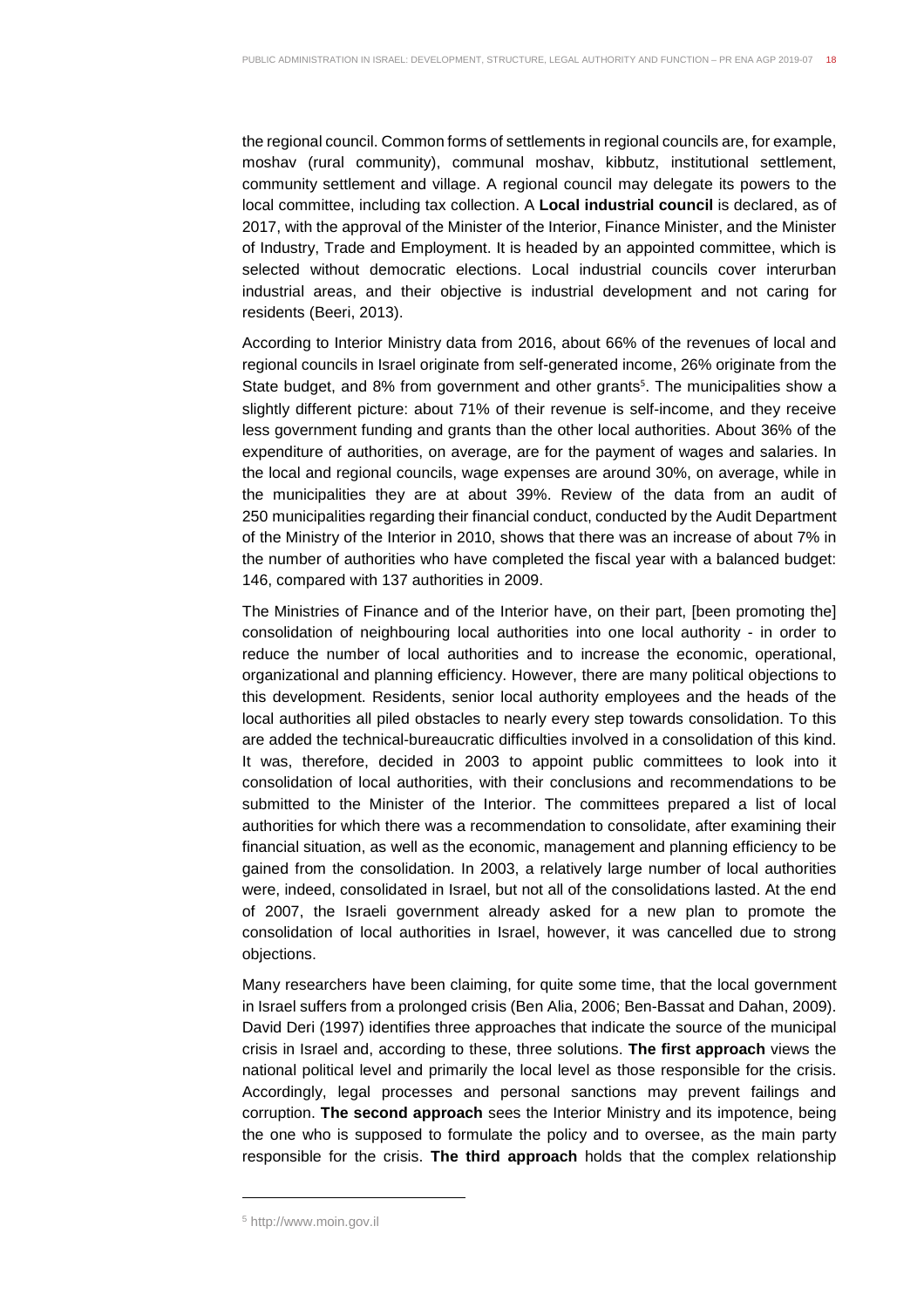between the branches of government and the dependence of the local authorities on the central government as the source of the problem. Here, a change in the allocation of the powers is required to bring about more freedom of action and independence for the local authorities. Beeri (2013) explains that one of the main causes of the many problems faced by local government is legal lacunae (deficiency). Firstly, Israel, in contrast with many Western democracies, has no constitution that regulates the purpose and duties of the local government and its relationship with the central government. Therefore, for the local governments, like other public administration organizations, it remains to rely on the principle of ultra vires, which allows them to only act pursuant to what the central government explicitly allowed and will allow them. Secondly, local authorities currently act by virtue of archaic and outdated legislation from the Mandate, which has been amended dozens of times, in patchwork, with dozens of pieces of legislation imposing obligations and responsibilities on local authorities while creating chaos and disorder (Blank and Rozen-Zvi, 2009). Thirdly, even the draft Municipalities Law, 5767 - 2007, which was supposed to regulate the archaic legislation, has been stuck for several years in the Knesset Internal Affairs and Environment Committee, and is subject to severe criticism (Beeri, 2009a; Beeri, 2009b; Ben-Elia, 2009).

Ben Bassat and Dahan (2009) hold that, from an economic perspective, the financial crisis in local government lies in three temptations which the heads of the central and the local government did not resist: (1) the central government's introduction of a regime of fiscal targets, including a continuous reduction in the budget deficit, and (partially) transferring this deficit and the budgetary burden onto the backs of the local government; (2) increasing domestic spending beyond what the residents of the municipality are willing to finance out of their own pockets, using roundabout ways to copy the financing of the excess expenditure to residents, contractors, construction companies and real estate developers; the last three who pass the cost of taxes on to the consumer. There were also cases where public corporations and public institutions, which once enjoyed sweeping exemptions from municipal rates and local taxes, were required - illegally - to pay these taxes, even retroactively (Blank, 2004); (3) an increase in the monetary expenditures to finance local services beyond what suits the interests of the residents of the local authority, especially near the date of the municipal elections; in other words, practicing "local election economy" in order to increase the chances of the re-election of the head of the authority (Ben Bassat and Dahan, 2009).

#### 3.6. The Non-Governmental Public Administration

The non-governmental organisations are part of the central government. However, they are mostly not considered part of the executive branch and are unique in that they are supposed to be autonomous and independent of the executive branch. In practice, they involve three main units which, together, employ about 1,200 people. These units are the **Knesset Administration, the President's Office** and the **State Comptroller's Office**. Another unit that is usually included as part of non-governmental organizations is the Bank of Israel. The Bank of Israel is considered a statutory authority. The Bank, as with the central banks in other democratic countries around the world, has autonomous status that allows it freedom of action and independence to perform its duties. This autonomy is secured by a special law (the Bank of Israel Law, 5714 - 1954), and this is what gives the statutory nature. It is customary, however, to refer to it also as part of the non-governmental public administration, especially due to its autonomy and independence from the government. To all this can be added the list of court judges,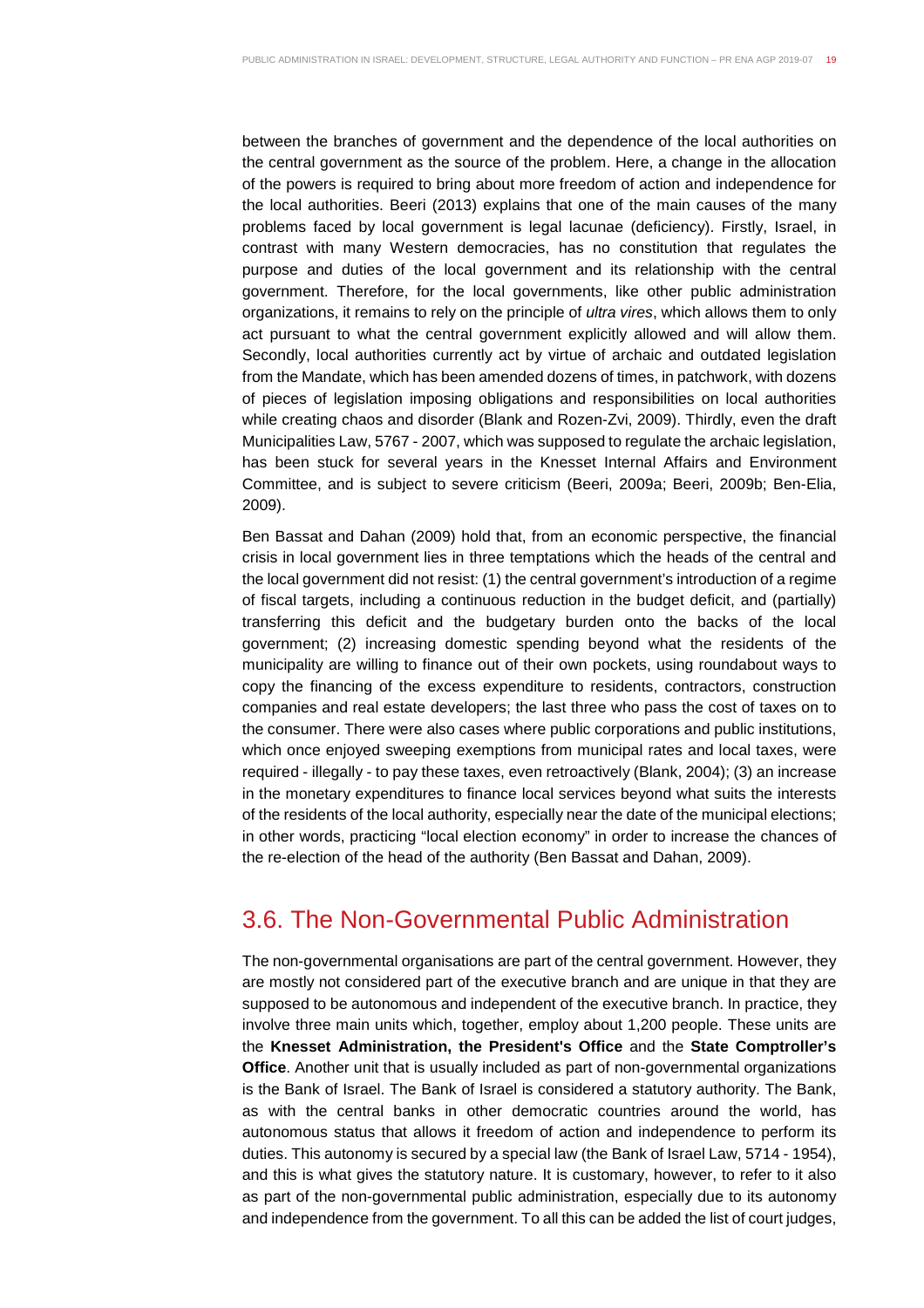rabbinical judges (Dayan), and the Druze and sharia judges (Qadi), who fall under the responsibility the President of the Supreme Court, the Chief Rabbi, the head of the Druze Court of Appeal and the head of the Sharia Court of Appeal, respectively. It should be noted that according to the Budget Foundations Law, 5745 - 1985, approval of the budgets of some entities defined as "funded entities" is subject to the approval of the Minister of Finance.

## **4. The Legal Authority for the Activity of the Public Administration in Israel**

The operation of the countries are determined in accordance with their basic values, the beliefs of their founders, and the prevailing culture among their citizens. The **Constitutional Law** in each State regulates the behaviour of the regime. It determines: how laws are legislated, the relationship between the various government authorities, the status of religion in the State, etc. (Rubinstein and Medina, 2010). These questions are directly affected by those beliefs and values that are laid down at the founding of the State. It is customary to refer to the stability of the constitutional law of a country as a factor that reflects the stability of the regime in the country: frequent changes in constitutional law indicate the instability of its regime. Every country has constitutional law, even if it has no formal constitution set down in a written document. Constitutional law is the law of the regime, which reflects its principles of operation. Due to its principles and overall character, the constitutional law in each country needs an interpretation, pursuant to which the government's actions will be performed in practice. It is not the State that collects taxes, paves roads or constructs schools, since the State is an amorphous entity. Those who actually collects paves roads or constructs schools are people who have been elected or appointed to their positions, to perform these actions as the representatives of the State and its various authorities.

Israel has no constitution but it does have a number of basic laws (see note 1). However, the public administration in general and the civil service in particular are not mentioned in the Israel's basic laws. In the absence of a supreme normative source that serves as a constitutional basis, such as a "Basic Law: The Civil Service", the public service has to conduct itself according to the principles that are set down in a number of laws, as interpreted in the rulings and judgments of the courts that themselves are based on reasons reflecting the mood and the legislature's intention in practice. To know how to interpret the general constitutional principles into hundreds of thousands of daily activities necessary for the realisation of the regime in the country, what is required is the development of a "descendant" of constitutional law, which includes a set of principles, rules and methods of operation. This area is called **administrative law**, and it establishes the connection between **constitutional law** and the **public administration.**

**Administrative law** instructs people in how to conduct themselves and it, in practice, determines the legality of the administration and delineates its powers (Barak-Erez, 2010). This is not that unique, as many legal areas do this. The uniqueness of administrative law is that it guides people, while separating their personalities, desires, tastes and understandings, from their role as representatives of governmental authority. Administrative Law is the legal field regulating the operation of the members of the public administration, whether by direct instruction in certain areas, and whether in principle, by setting criteria for action. Officials in the public service, including teachers, clerks, doctors, engineers and different and various other professionals, when they are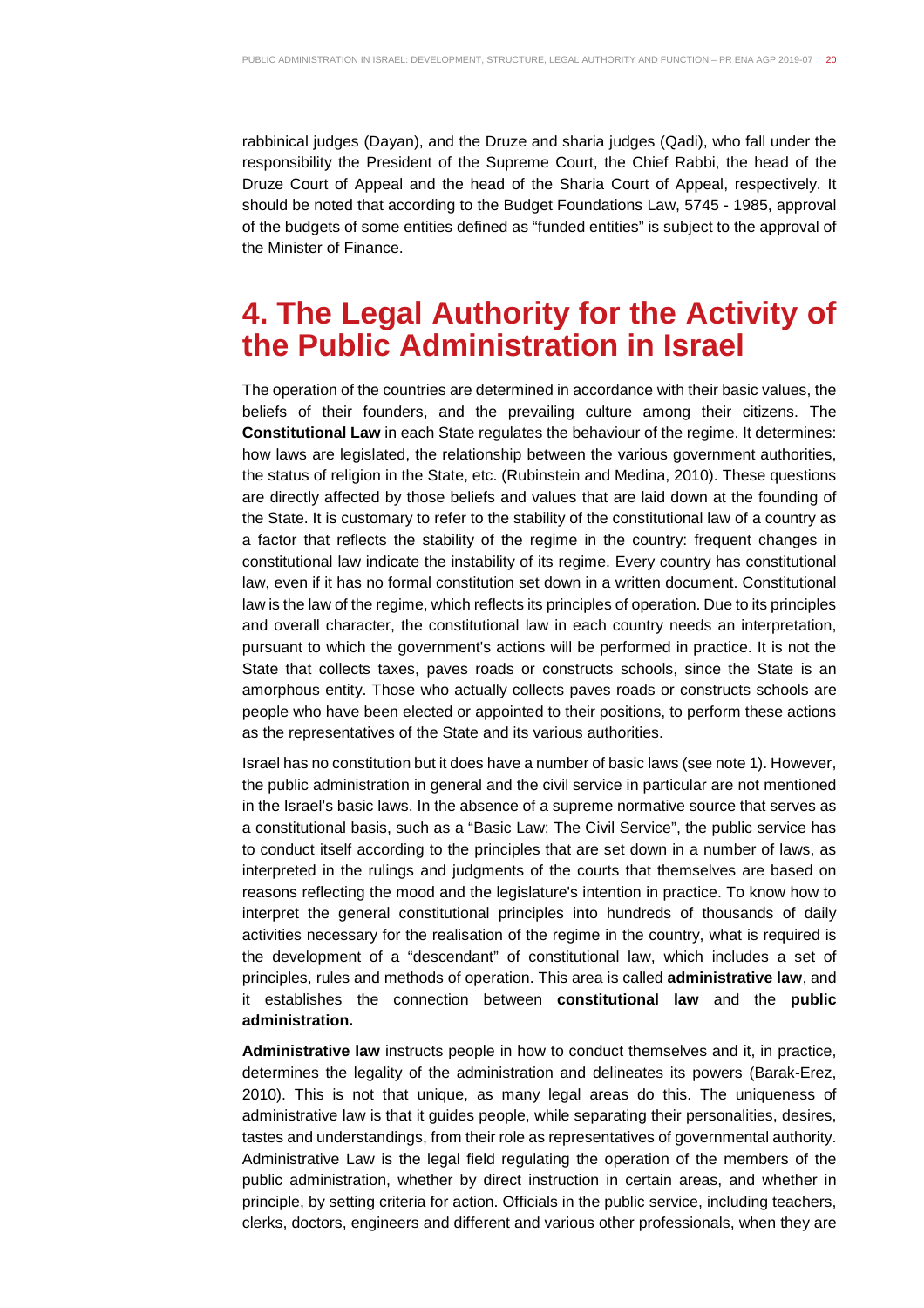working in the public system, are all subject to administrative law. In addition to their commitment to their profession and to the principles of operation that they learnt, they are required to apply unique principles that are common to all employees working in the public system while implementing the provisions of the law and of the government authorities with respect to the citizens.

The Administration is a **trustee** of the public; that is to say it works for the public, in its name and on its behalf. "The public administration's fiduciary duty to the public is public administration theory in a nutshell" (Zamir, 1996: 37). The administration's fiduciary duty to the public it serves is not always simple, and is often complex and may give rise to challenges. For example, two individuals may have conflicting best interests, and it will be up to the employees of the public administration to determine which prevails. A good example would be giving permission to open a café in a residential area; indeed, quite a few residents will benefit from this, but neighbours may suffer from noise and pollution. In decisions such as these and others, the administrative staff is to consider and decide, while adhering to the principle of fiduciary duty incumbent upon them as members of the administration, and the administration's fiduciary duty to the public.

First and foremost of the principles of administrative law is the **legality of the administration:** in a democracy, a private individual may do as he pleases, except what is prohibited to him by law, while a government authority may not do anything other than what it is permitted to do by law. The duties of officials in the public service are derived from this: only as prescribed by law and within the limits specified therein. All powers of the public service are exercised only using this principle. Whether it is a traffic warden who prohibits a driver from parking in a particular place or the municipality commissioner for the licensing of businesses who rejects an application for a licence, every official in the public service, in practice, enforces powers that a specific law explicitly granted to the governmental authority to exercise, and by virtue of express authorization given to said official to act on behalf of the governmental authority. Another principle arises from here.A member of the public service, who basically serves as the "hands" of the public service, must keep any personal needs, understandings, feelings and even rights as an individual, completely separate from his works as an employee of the administration. To do this, he must act in accordance with the **rules of administrative law,** which are guiding principles in this respect.

The first rule is to **refrain from action when there is a conflict of interest.** When a member of the administration is involved in a matter which is also within his authority due to components that do not involve his work, for example, due to personal motives that he may have in the matter that he is to handle, he may find himself in a conflict of interests. Such a situation may also arise when members of the administration fulfil two positions that, in some circumstances, may put them in a conflict of interests. Refraining from action when there is a conflict of interests is intended to serve as a warning, from the outset, from getting into such situations, in order to ensure that the decisions made by the members of the administration are pertinent, while addressing all relevant factors in each and every case, without considering other issues.

The second rule is to **refrain from making decisions based on extraneous reasons**, i.e. reasons that do not relate to the matter at hand. This principle is very close to the previous principle, and the difference between them lies in the operation phase. The requirement to refrain from action where there is a conflict of interests is intended to prevent, from the outset, situations in which a public administration official will deal with a matter in which he might make a decision based on prejudiced considerations; The requirement to refrain from making a decision based on extraneous considerations is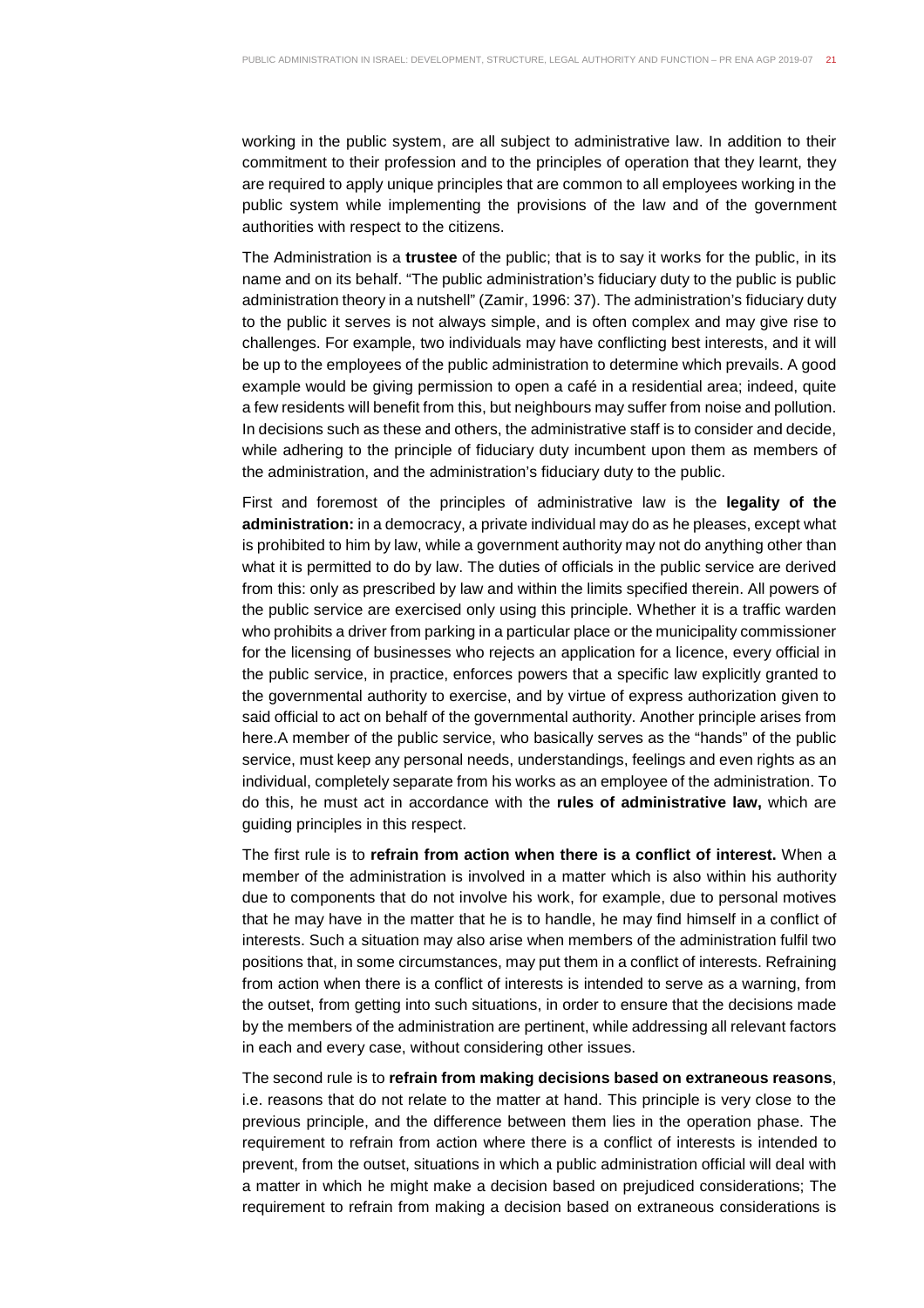intended to prevent making a decision based on prejudiced considerations - even if there is no other impediment to the official's handling of the matter.

The third rule is **prevention of prohibited discrimination**. Members of the administration are to treat all people who may be influenced by their decisions as members of the administration, according yo the same criteria, and to exercise their authority in carrying out their duties impartially and without discrimination against anyone. This rule is very close to the previous two: acting within a conflict of interests and using extraneous considerations may lead, inter alia, to acting with prohibited discrimination. Nevertheless, it should be emphasized that different treatment is not always a case of prohibited discrimination. Firstly, if the distinction is on a relevant basis, for example, a requirement that only drivers of a certain age and over will be eligible to apply for a public vehicle driver licence, it is justified as it is expected that such a driver will have more experience and maturity, therefore, the age requirement is not discrimination. Secondly, there are cases in which granting preference to certain people is not be considered discriminatory because the administration was specifically instructed to favour them - for example, the allocation of jobs for people with disabilities, or preference of women for jobs that are usually held by men.

The fourth rule is **maintaining the right to be heard**. As mentioned above, the administration's fiduciary duty to the public sometimes leads to decisions that favours one party at the expense of another. Such decisions require the administration officials to exercise their authority against certain people, and to adversely alter their situation. According to this rule, public administration officials must allow the party who may be harmed by their decision to present all of the facts about the harm he may suffer and make any argument that supports his position - before the decision is made. Not only that, but they must genuinely consider all of the facts and considerations available to them, regarding all aspects of the decision, before the decision is made.

The fifth rule is **reasonableness**. The administrative official must fulfil all of his duties by taking actions based on the best judgment required in the circumstances of each and every case. This is all rather vague, as there is no comprehensive definition that determines what reasonable behaviour in every case and situation is. Nevertheless, a definition which can indicate the right direction is this: reasonableness is all of the actions to be taken and all of the steps that are not to be taken take when fulfilling a function of the public administration.

The sixth rule is **proportionality**. The administration official who is taking the necessary action in every situation that is in his discretion must ensure that there is a substantive connection between the subject of the action and the step that he intends to take. If there are alternative actions that can be taken, then he is to choose that which causes less harm to the individual and for which the expected benefit is greater than the damage it could cause. For example, if someone constructs an addition to his house without a permit, in a zone in which the existing city building plan allows such construction, the official in charge of such matters may give an order that the unlawful addition be demolished. However, there is an alternative that will still achieve the purpose of the law without causing so much harm to the citizen - a fine can be imposed with a requirement that a building permit for the addition be obtained retroactively. If the citizen does not comply, then a demolition order would no longer be considered disproportionate harm to him.

These rules of conduct are intended to guide the administration officials in their actions. They do not constitute an exclusive course of action, and they may evolve and change, and other courses of action may be added in line with the changes occurring in the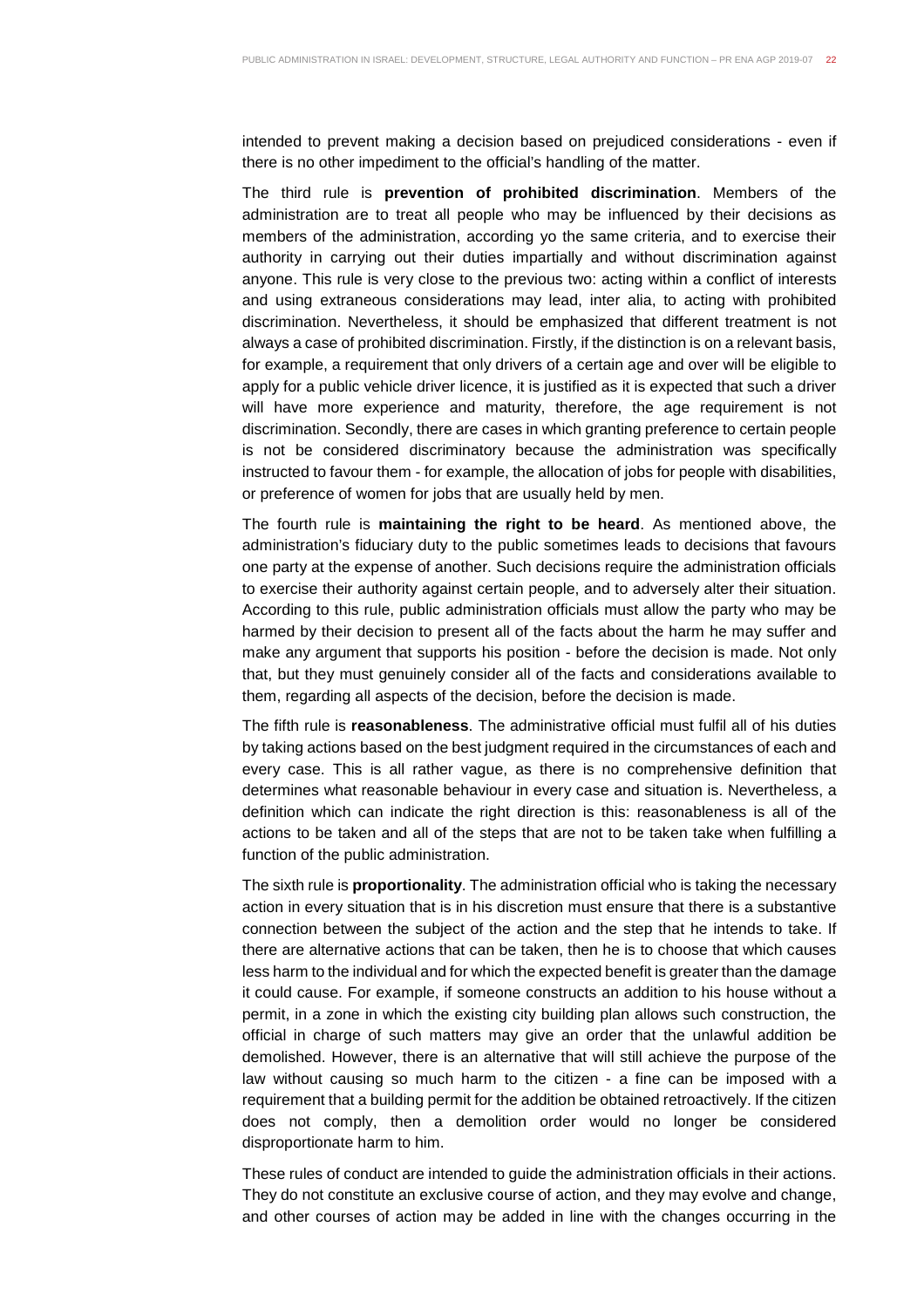public administration, changes in emphasis, worldviews, or changes in prevailing culture. For example, in recent years, officials in administrative bodies are required to act with **transparency;** In other words, they must disclose for public scrutiny the administrative processes that led to the decisions that were made. Another rule discussed earlier in this chapter is **accountability**, i.e. the decision makers taking personal responsibility for their actions and failings, and avoiding hiding behind the inherent amorphous character of the public administration. These requirements are being implemented into the administrative law as part of the manifestations of social, political and economic changes being undergone in recent decades.

The fields of content of administrative law change pursuant to economic, political and cultural change. Many services that were provided, in the past, by administration officials, are now provided by private entities, and the administration's work focuses on the supervision and control of these services. At the same time, there changes have occurred in the scope and application of the principles of legitimate administrative action: in the past, these principles were applied to public bodies only, but gradually, with the privatization of public services, the principles of administrative action have been extended to entities that are not public, but provide public services, especially social services. For example, the obligation to carry out a hearing for an employee prior to dismissal is exercising his **right to be heard**. The obligation to hold a hearing in labour relations was formerly only in the public sector; now it is practiced in Israel in workplaces that are not public.

The administrative principles and outlines for proper action are used by the courts in their review of the public administration actions. A court ruling that a given administrative action does not meet the stated rules could result in its cancellation, in whole or in part. The very existence of judicial review of administrative action is part of the essence of administrative law, since, as noted, this is a field of law that connects between constitutional law and the public administration. The existence of a separate governing authority, whose task is to review and pass judgment, and to which all are subject, even the administrative authorities, is one of the marks of a democracy and one of its most outstanding features. In Israel, administrative matters are heard by the Supreme Court sitting as the High Court of Justice, and by the District Courts sitting as courts of administrative matters.

#### 4.1. Rules relating to the Administration and the Public Service in Israel

There are several laws relating to the public administration in general, and the civil service in particular. Recalling that the public service includes the government workers who are under the direct supervision of the Civil Service Commission. Let us present these laws.

**Administration Procedure Amendment Law (Decisions and Reasons), 5719 - 1958,** was the first law of administration matters legislated by the Israeli parliament, and is one of the fundamental laws in the field regulating the operation of the public administration. The law seeks to ensure that the exercise of authority of the public administration will be done by law, and that citizens will receive, within reasonable time, an appropriate response and a reasoned reply regarding everything connected with the decisions of the public administration organisations. Thus, for example, Section 2 (a) of the Law prescribes as follows: "when a public servant is requested, in writing, to use the authority granted to him by law, he will decide on the request and will respond to the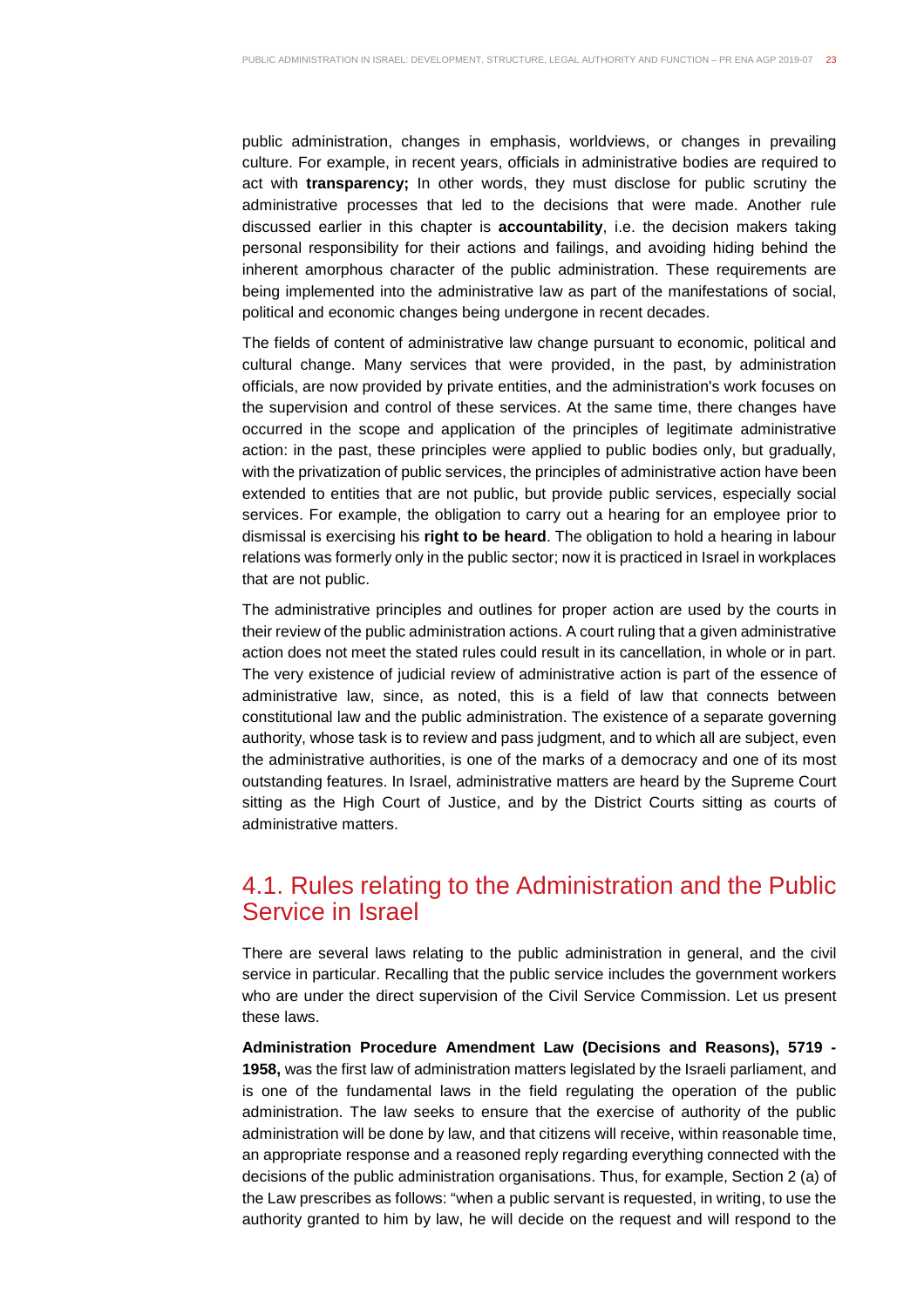applicant in writing as soon as possible, but not later than forty-five days from receipt of the request".

However, the most important and most influential law, the one that laid the foundation for the civil service in Israel, is the **Civil Service Law (Appointments), 5719 - 1959**. The law addresses many important areas, on some we shall elaborate further on in the book. A prominent and important section in this law is Section 19, which imposes the obligation to publish a tender for each employment position in the civil service: "No person shall be appointed as a Civil Service employee unless the Civil Service Commissioner announced the position publicly, at the request of the Director General or whoever was authorised by him to do so, whether the position has become vacant or whether it may become vacant". The purpose of this section is to ensure two principles: ensuring equal opportunity for all candidates, and ensuring that the selected candidate will be the one who is preferred in terms of personal knowledge, skills and experience. Over the years, the law has undergone fourteen amendments, but only one of them was a substantial change. Section 15A prescribes the requirement of appropriate representation for both genders, people with disabilities, and members of the Arab population (including Druze and Circassian) among civil service employees.

Beyond the direct implications for the executive branch, **the "Basic Law: The Government"** also addresses State employees. Sections 33 and 34 prescribe the method for delegating authority to a public servant, and how to revoke such delegation of authority. Section 33 (b) states: "A power that is granted to one of the Ministers by law, or that is transferred to him under Section 31 (b), except for the power to enact regulations, may be delegated by the Minister, in whole, in part or subject to conditions, to a public servant". Section 33 (c) states: "A power delegated by the government to a Minister, except for the power to enact regulations, may be delegated by the Minister, in whole, in part or subject to conditions, to a public servant, if the government empowered him to do so". Section 34 prescribes how such authority can be relinquished: "The Minister charged with the implementation of a law, may assume for himself any power, except a power of a judicial nature, granted by said law to a civil servant, if the law does not imply otherwise, the Minister may do so for a particular matter or for a set period of time". In this context, that of the interrelationship between the minister and his staff, Section 15 of the **Interpretation Law, 5741 - 1985** prescribes: "The authorisation to enact regulations or issue administrative instructions means an authorisation to enact regulations, to amend them, to suspend them, or to cancel them in the manner the regulations were enacted or the orders were issued". This means, regulations are made by power of law or an express authorisation therein, and the regulations have binding legal force and effect. Section 14 of the Interpretation Law deals with the manner in which an appointment is made and the manner in which it is revoked and cancelled, and states that "The authority to make an appointment includes the authority to suspend its validity, to cancel it, to dismiss the appointed person, or to suspend him from his duties".

Other laws have various degrees of influence on the legal aspects of the civil service. For example, the **Civil Service Law (Pensions), 5730 - 1970,** regulates (in a very ramified and complicated manner) the entitlement of civil servants, employees of statutory authorities and others retiring from their positions, to receive pensions. The **Civil Service Law (Discipline), 5723 - 1963,** states that civil servants are subject to disciplinary law, in addition to civil and criminal law. Amongst other things, they are not allowed to behave in a manner unbecoming a State employee, act unfairly when fulfilling their duties, provide false information or conceal facts in order to obtain an appointment or a position in the civil service. Whosoever transgresses these and other prohibitions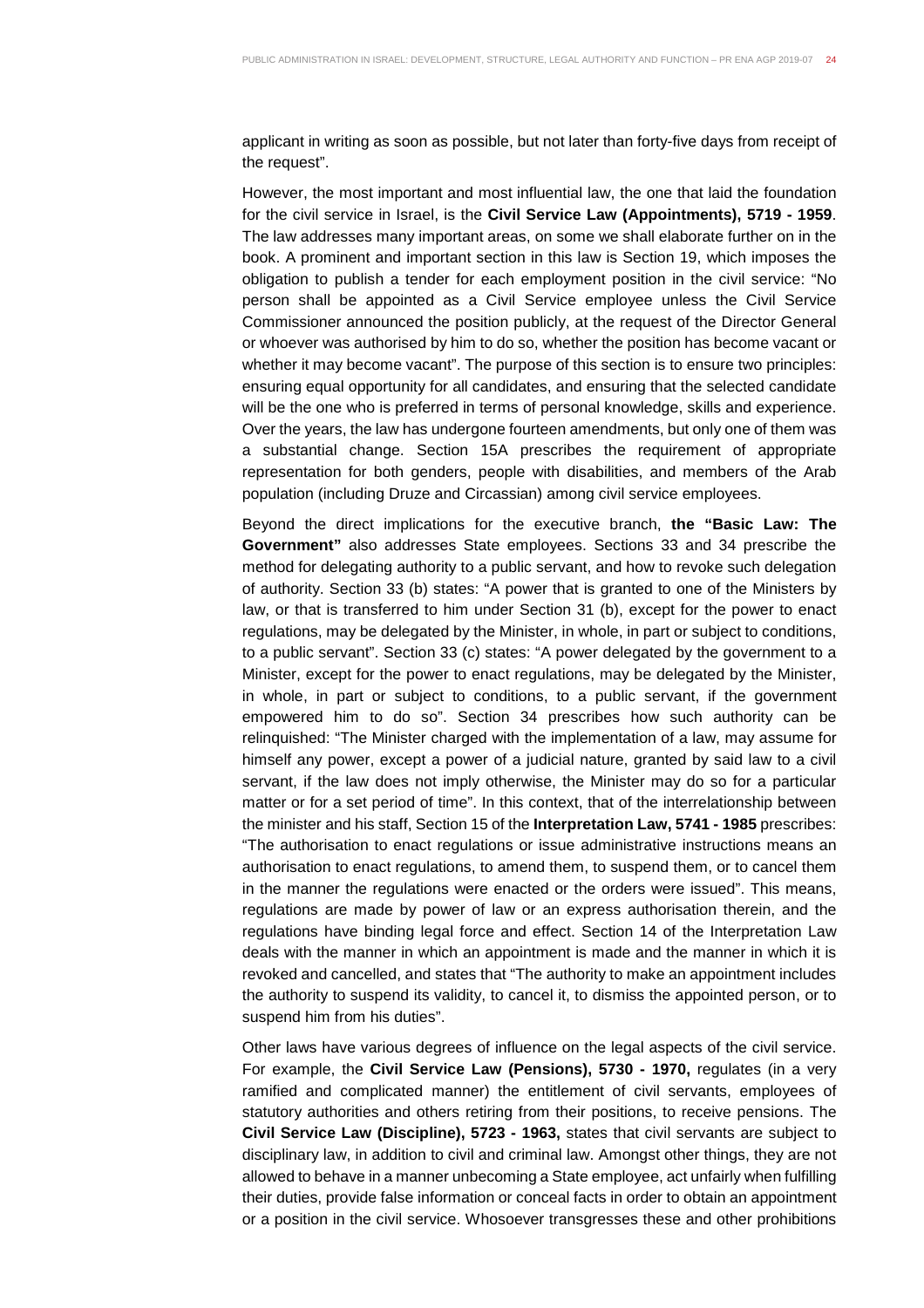may be brought to trial before a disciplinary tribunal that operates in the Civil Service Commission and has the power to impose a list of penalties.

In the **Encouragement of Integrity in the Public Service Law, 5752 - 1992,** it was prescribed, inter alia, that the State Comptroller has the authority to reinstate an employee in his position, if he was dismissed after exposing corruption in the workplace or warned of its existence. The **Public Service Law (Gifts), 5740 - 1979,** imposes a total and comprehensive prohibition on public officials receiving gifts, services or any other benefit without paying consideration for them. The **Public Service Law (Restrictions after Retirement), 5729 - 1969,** imposes a one year cooling-off period for senior civil servants who are retiring from the civil service and wish to start work in certain entities with whom they had a relationship while serving in their positions in the civil service. An example is an executive in the Ministry of Finance, who oversees a row of financial institutions in the market, such as banks and insurance companies, and after his retirement he wishes to join an organization that he previously supervised. The law is designed to prevent conflicts of interest or abuse of executive status by these members of the civil service.

In addition, there are a number of laws that relate to the entire public administration in Israel. For example, the **Mandatory Tenders Law, 5722 - 1992,** prescribes an obligation to publish a tender before creating a business transaction between the State, or any government corporation, and private parties. Section 2 of the Law is the main normative source for this, and Section 2 (a), which states: "The State, and every government corporation, religious council, health services fund, and higher education institution shall not enter into a contract to carry out a transaction in goods or land or for the performance of work or the purchase of services, except by public tender that allows every person an equal opportunity to participate in it". By virtue of this law, the tenders are made accessible to many and various elements, and it helps reduce possible cases of corruption, such as tenders "pre-tailored" for a specific candidate.

Section 2 (a) of the **Internal Audit Law, 5752 - 1992,** provides that: "An internal audit shall be conducted in every public body by an internal auditor". Section 4 (a) (1) of this law prescribes: "The internal auditor will examine, inter alia, whether the actions of the public body in which he serves as auditor and of the officers and functionaries of that body are in order, in terms of abiding by the law, proper management, integrity, efficiency and economy, and if they help to achieve the objectives set for them". Section 1 of the **Freedom of Information law, 5758 - 1998,** explicitly prescribes: "Every citizen or resident has the right to obtain information from a public authority in accordance with the provisions of this law.."

Finally, we note that there are two courts which deal with various administrative issues: the Administrative Tribunals and the Courts of Administrative Matters. The **Administrative Tribunals Law, 5752 - 1992,** provides, in its definitions section, that an "Administrative Tribunal" or "Tribunal" is an instance established by a minister or other administrative authority, that has judicial authority, whether it is called a tribunal, a plea board, an appeals committee, or a different name. The "judicial authority" referred to in this section means the power to decide on a dispute to which an administrative body is a party.

As for the **Courts for Administrative Matters Law, 5760 - 2000,** Section 1 of the Law explains its objective and purpose: "This law aims to gradually empower the District Court sitting as the Court for Administrative Matters to hear administrative matters that are heard in the Supreme Court sitting as the High Court of Justice, or in other courts, by judges of the District Court who shall be selected for this purpose and according to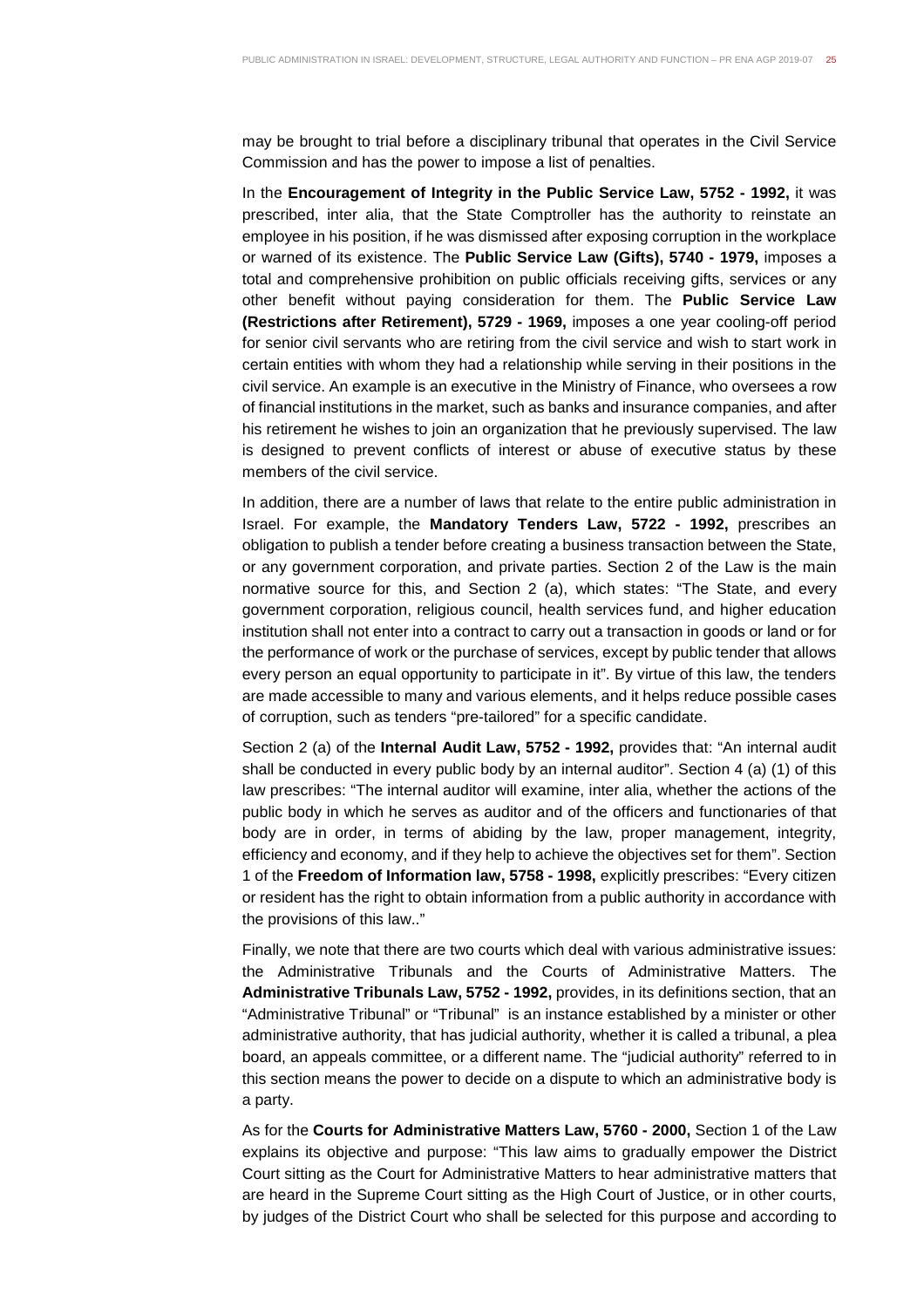special procedures to be determined". Section 5 of the Law defines the powers of the court: to hear a petition against the decision of an authority or a public body (administrative petition), submission of an administrative appeal, submission of an administrative claim, as well as the authority to hear and rule on an administrative matter or other matter. Administrative matters are matters between private individuals and the authorities, the latter including State authorities, local authorities and those holding public positions by law, this by power of Section 2 of the Courts for Administrative Matters Law. It should be noted that in matters for which there is no explicit provision in the law that empowers the Courts for Administrative Matters pursuant to the Law, the exclusive jurisdiction is in the hands of the Supreme Court.

#### 4.2. The Term "Public Servant" in Israeli Law

The term "public servant" has various connotations, some of which relate to the link between the public servants and the recipients of the service, others are organisational and refer to the link between the public servant and his employer, the government body where he works. The law defines "public servant" in different ways, albeit rather similarly, for different purposes. Nevertheless, the justification for viewing public servants as a separate group, and for the dedication of specific laws for the regulation of their work and status are common to various legal areas: at the basis of the public servant's duties lies the government's obligation to the realisation of human and civil rights; public servants have a duty to act on behalf of the government, with a complete separation between their personal interests and their professional discretion; they must do so without being influenced by expressions of dissatisfaction, insults, threats of legal action, or fear of infringement of any kind of rights. From the perspective of the public administration, therefore, the definition of "public servant" has great practical importance. For example, public servants are susceptible to criminal prosecution for crimes unique to them, and the law also provides specific protections that are exclusively for public servants.

At the base of the matter, the complexity of the term "public servant" is similar to the inherent complexity of the relationship between corporations of all types - public and private - and their employees. Every entity, private or public, operates through people who make decisions in its name and on its behalf. Therefore, the orientation of these people to the corporation's best interests - to the extent the best interests of the corporation is consistent with the natural tendency of people to act for their own benefit, while protecting personal interests, from a subjective understanding or from emotional, personal impulses, with personal limitations - is repeatedly tested. This is a fundamental issue of administration, a consistent and continuous test, which corporate law refers to as the "agency problem". A significant portion of corporate law is dedicated to regulating this inherent element. Public bodies are no different in this regard, and the actions of their employees invite the same dilemmas. The actions of employees in a public body, just like the actions of an employee in a private corporation, is the action of the entity itself. Public bodies, however, are a special kind of corporation: the basis of their existence is the government's commitment to realise the rights of individuals, so that a public servant's action that results in harm to a person who receives service, means the infringement of that person's right by the government, and this has broad constitutional implications. The justification for the differentiation of public servants is illustrated well in the exception prescribed in the laws of evidence: facts are most commonly presented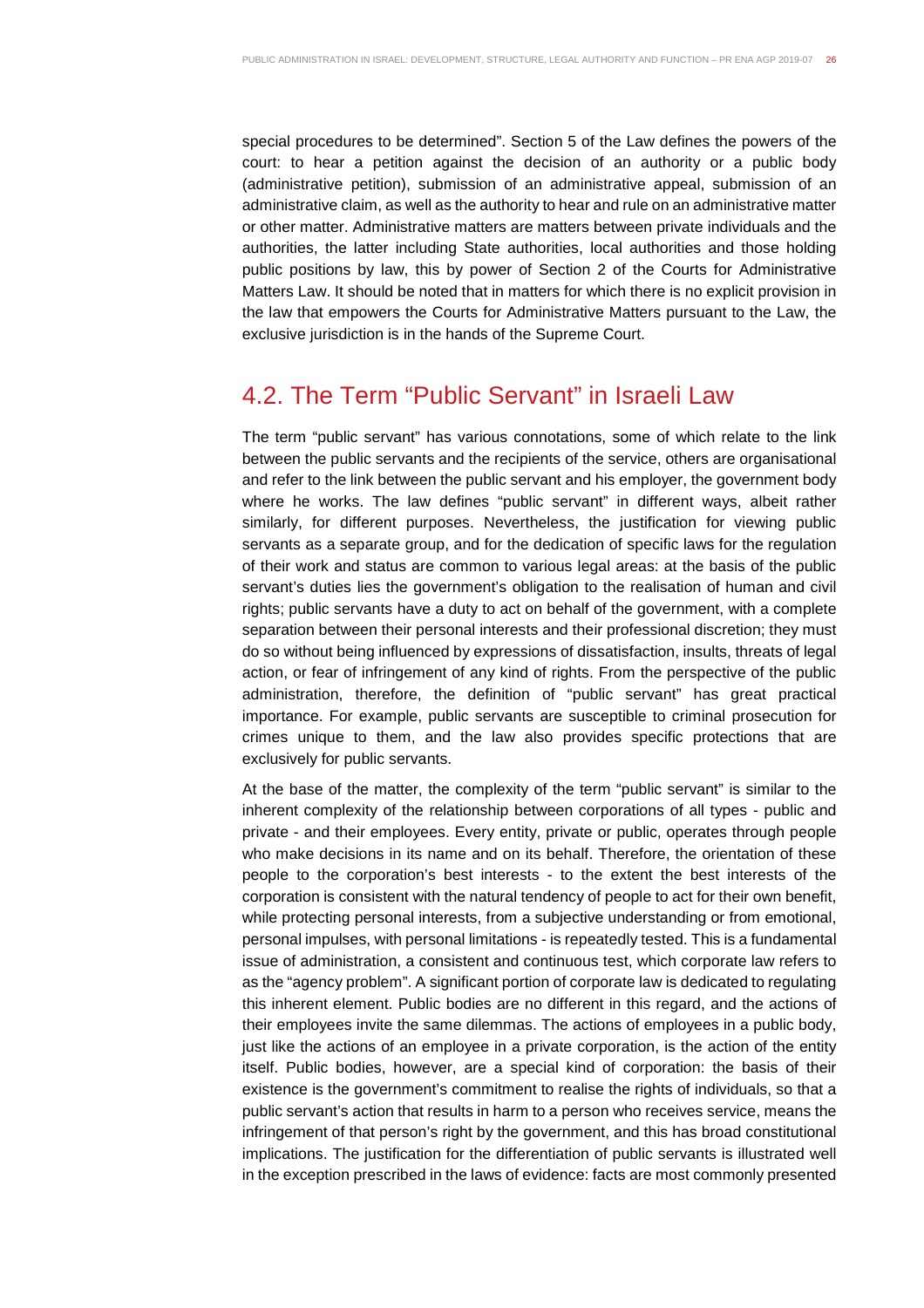to the court through witnesses, verbally. Section 23 of the Evidence Ordinance<sup>6</sup>, however, sets an exception to this rule: the court may accept a written document as evidence of the correctness of a factual detail, if it is signed and submitted to the court as a "public servant certificate". This means that "public servant" is the authority itself, and his signature on a document is the same as testimony by the Authority, as if it appeared and testified itself. The identification of public officials with the governmental authority within which and by the power of which they operate requires them to abide by those special rules that we have discussed earlier: the must avoid conflicts of interest, extraneous considerations, prejudice, and they must respect the right to be heard of those who may be harmed by their decision, and act reasonably and proportionately. In addition to these rules and principles, the law prescribes specific rules for public servants; the principle ones are listed in the Penal Law, the Torts Ordinance and the Labour Dispute Settlement Law.

Section 34X of the Penal Law, 5737 - 1977, defines "public servant" as one of eleven alternatives. Most of the alternatives are explicitly organisational. This is a list of organisations, whose workers are called "public servants": civil servants, local authority employees, religious council employees; National Insurance Institute employees, Bank of Israel employees, World Zionist Organisation employees, Employment Service Bureau employees; employees of a plant, institution, fund or other entity that the government participates in its management, including as a member of the board or management of these entities; a director on behalf of the government in a government company, a government subsidiary or a mixed company, as such defined in the Government Companies Law, 5735 - 1975, as well as an employee of such a company or a person employed in its service. Two other alternatives are based on functional definitions, that is, the nature of the work of those defined as a "public servant": an arbiter and one who retains a position by law. In addition, with regard to bribery offenses, the Penal Law prescribes that for the purpose of this offense, a "public servant" is also an employee of a corporation that provides a service to the public.

Some of the provisions of the Penal Law were intended to impose unique sanctions on public servants when they violate the norms of conduct prescribed for them. For example, Section 279 of the Law provides that a public servant submitting a false report faces three years imprisonment and a public servant who stole something worth more than 1,000 shekels (around 240 euros) faces ten years imprisonment. It is clear that providing a false report, on its own, may lead to a sanction and that theft is a criminal offense. The legislature, nevertheless, saw fit that these offenses, when committed by those who are the "long arm" of government, be subject to particularly severe sanctions.

From the other side of the coin, there are other provisions in the Penal Law that are intended to impose sanctions on those who attack public servants. For example, insulting a public servant, whether by gestures, words, or deeds, can result in six months imprisonment. The objective of this Section is not the protection of the individual public servant, as "insulting" per se is not an offense, and the courts in Israel give more importance to freedom of expression; rather it is to ensure that the ability of public servants to discharge their duties properly is not impinged due to insults hurled at them by dissatisfied citizens. Moreover, maintaining the dignity of public servants through sanctions imposed on those who insult them also helps to maintain public confidence in the civil service and ensure that the public will act with respect to those who serve in it.

l

<sup>&</sup>lt;sup>6</sup> A law (1971) obliging citizens to supply the authorities with relevant information about investigation on public affairs.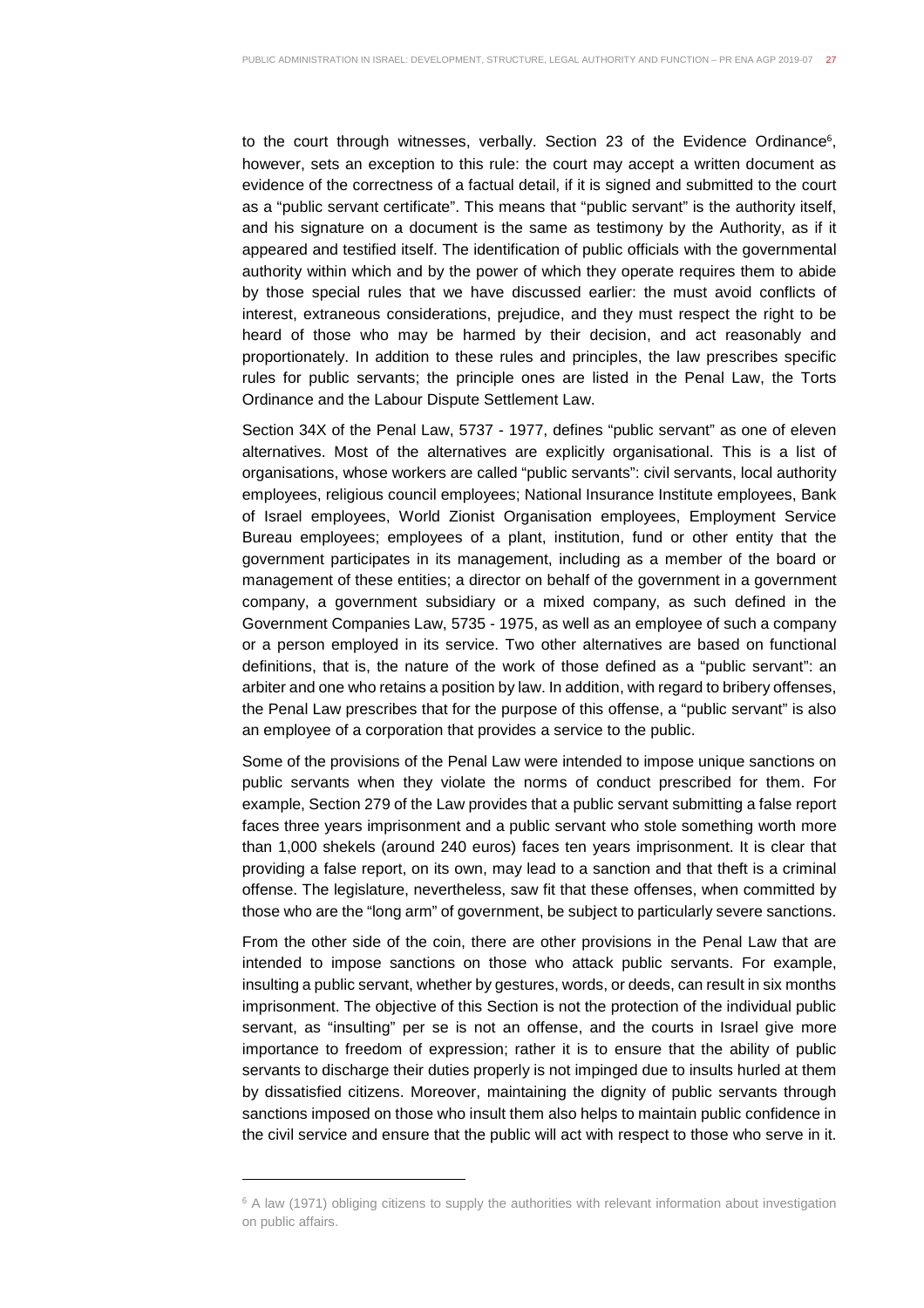To be clear, the prohibition of insulting a public servant is not due to any superiority of the government over the citizen or to an archaic feeling of reverence that citizens have towards those in power (Le Grand, 2003), but comes from the desire and the need to prevent the inverse, i.e. derision for the public service.

In the Torts Ordinance (New Version), a "public servant" is defined by organisational affiliation alone: a civil servant or employee of a public authority, as applicable. In the Addendum to this Ordinance are listed certain entities whose employees are considered to be "public servants": the State and the local authorities, the Bank of Israel, the National Insurance Institute, the Employment Service, the Authority for the Protection of Nature and National Parks, the Agricultural Supervision Authority, the Securities Authority, the Israel Antiquities Authority, the Second Television and Radio Authority and the Airports Authority. The definition is required for special protection against the filing of tort claims, namely a claim for payment of damages against public officials for an act done in the performance of their duties. It is, nevertheless, worth emphasising that not all of the workers of the aforementioned entities are "public servants" protected from tort claims, but only those who hold a "governmental position". This section has been interpreted, so far, as having the protection apply to police, since the arrests they make are considered a "government duty", but does not apply to doctors at a public hospital, because their discretion is essentially professional, and is not affected by the identity of the body in which they work. The reason for protecting these workers from the filing of tort claims is similar to the rationale behind the imposition of criminal sanctions for harm to public servants: there is concern that without protection from a personal claim, public officials will be deterred from performing their duties without fear or bias. In this sense, this protection is seen as a protection for the public, in whose name and for whose benefit the employees fulfil their duties.

The labour laws apply special rules for public servants, according to a definition found in the Settlement of Labour Disputes Law, 5717 - 1957. The fourth chapter of the Law deals with collective agreements in the public service, and defines "public service" so that its workers will be differentiated from other workers. These include: civil servants and members of the State's defence establishment, municipal employees, employees of the public health services, teaching staff in the official institutions, employees of higher education institutions, civil air transport employees, electricity and water supply employees, and employees of communications services. The law deals with two issues with respect to these employees, and here, too, we can use a familiar distinction: the employees' relations with the public they serve, and the employees' relations with their employer. The law states that a strike declared in a public service without the permission of the representative labour union, is an unprotected strike. This means that employees who conduct such a strike can face various sanctions, if these are demanded and depending on the results of proceedings brought against them. On the other hand, with respect to the relationship between the employees and their employer, the law provides that a public employer who violated a collective agreement is expected to pay increased compensation to his employees, depending on the Labour Court's ruling. So we see that from two aspects the legislature views public servants or, as this law defines them, employees of the public service, as different from their colleagues who do not work in this service: their ability to strike is limited, and the public employer must act towards them with a higher level of bona fides. The labour laws also view the responsibility borne by public servants as significant and substantial. This is the reason work stoppages, even if for a strike, require careful consideration to reflect the appropriate balance between the responsibility to the public receiving the services and the rights of employees to fight for their status. On the other hand, the legislator seeks to protect public servants in the criminal and the tort context, for the same reasons mentioned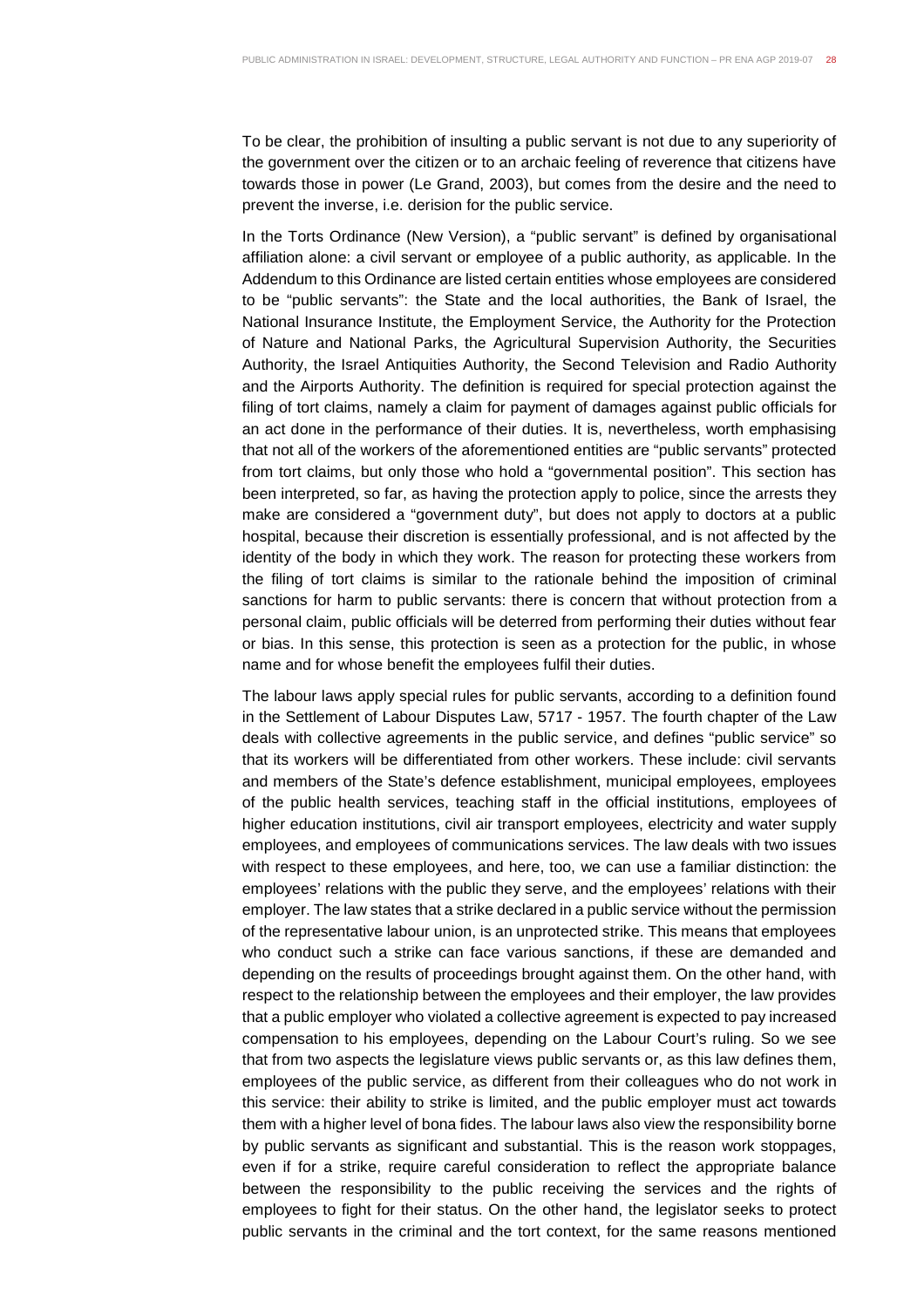above: employees who act in the name of the authorities need to feel protected, in order for them to use their best judgment in every action performed as part of their duties; even if they are not entitled to special respect, they certainly do not need to be exposed to special harm.

## **5. The Public Administration Employees in Israel - Key Characteristics**

The talents and perspectives of the public administration employees could have a significant impact on the quality of public services provided and, therefore, the issue of human resources in the public sector in Israel achieves research and professional prominence. According to the broad definition of the public administration, in the second decade of the third millennium, there are hundreds of thousands of employees in Israel, not including Israel Defence Forces employees or civilian employees of the defence establishment. According to Gal-Nur's estimate (Gal-Nur, 2011), as of 2005, the total number of people employed in public sector stood at 317,946 governmental public administration employees, 107,200 local authority employees, and 2,597 nongovernmental public administration employees (including 760 employees of the Bank of Israel). The public service is divided into two clusters: the first, professional (rank of professional), with 18 specialties, the largest of which includes nurses, academics from the humanities and social sciences, physicians, engineers, lawyers and social workers, most of them who are organized in trade unions. The second cluster (rank of administrative), including junior technical employees and clerks who are organized under the Public Workers Union.

A university undergraduate degree serves as a prerequisite for senior positions and less senior positions in the public service in Israel. Many units, such as the State Comptroller's Office, also required a graduate degree. The number of degree holders in the public service has risen over the years, however, a number of cases of what was coined the "diploma mill" were exposed in the 2000's: some employees of the public administration, and sometimes its senior employees, paid for the receipt of a degree from an institution that was not completely academic. In these institutions, in contrast with established and supervised universities and colleges, the academic obligations and degree requirements were minimal, and in some cases entirely fictitious. Incidents such as these cast a shadow on the increasing average level of education of public servants.

Recruitment and staffing in the civil service is done by the government ministries and the Civil Service Commission, which has the charge as the body that oversees the implementation of the government's policy in the fields of administration and human resources in the civil service. The decision of accepting a worker to civil service or promoting one has great significance because mobility in the civil service as well as the ability to dismiss a worker are much more limited than in the private sector, due to the tenure that civil service employees receive after a trial period. The Civil Service Law (Appointments), 5719 - 1959, the Civil Service Rules (Appointments) (Tenders, Exams and Tests), 5721 - 1961, and the provisions of the Civil Service Regulations, lay out the route for recruiting and promoting employees in the civil service. When there is a vacant position, a tender is to be publish in order to fill it. This provision is, ostensibly, meant to ensure a proper and optimal selection process, while providing an equal opportunity for each candidate, so as to choose the best among the candidates. However, the State Comptroller's reports show that this is not always the case (State Comptroller, 2010; 2007; 1995; 1993; 1989).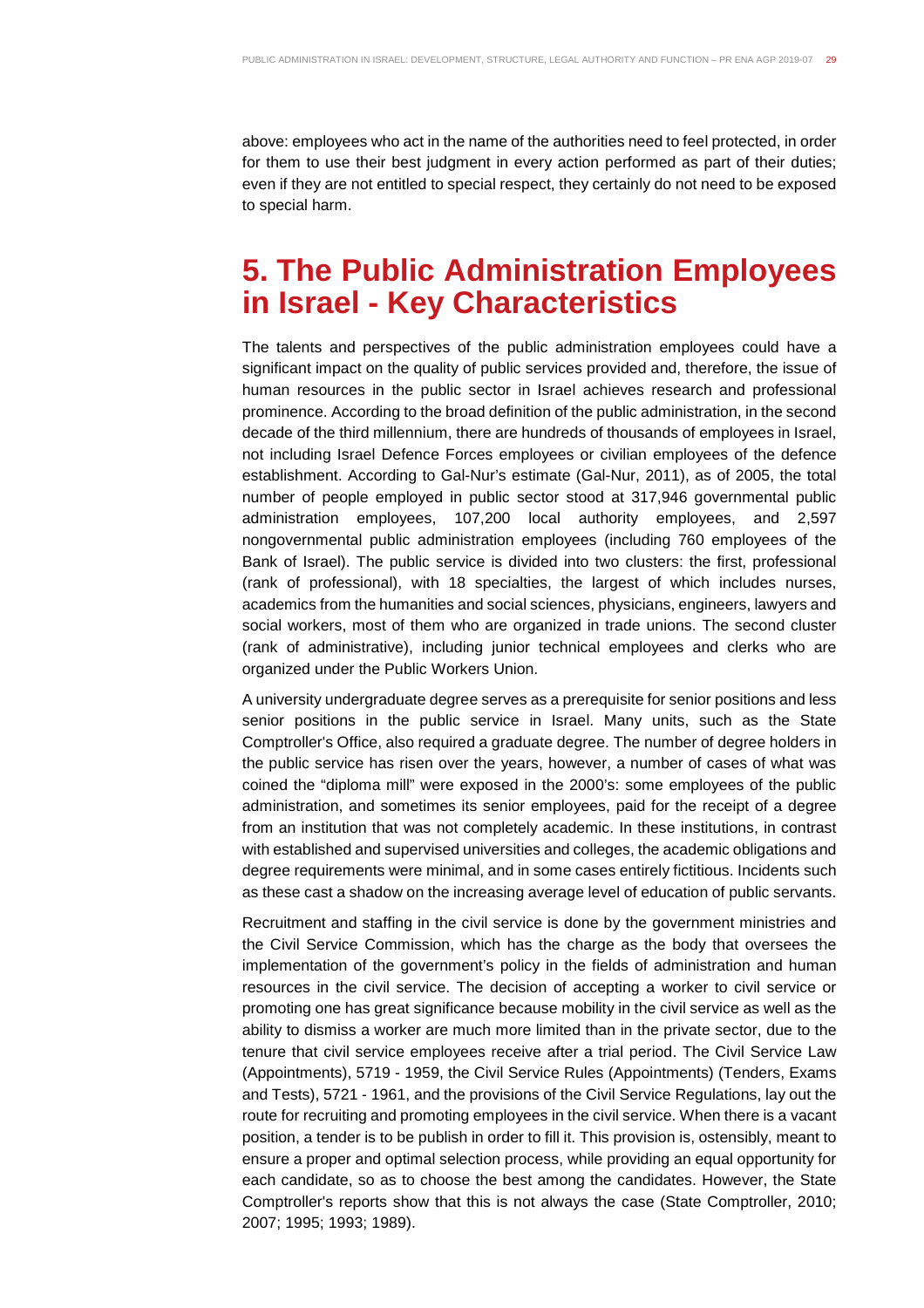Senior civil servants are recruited by a different process than that by which are recruited public servants to positions that are not senior, and they are detected in the early stages of their careers, for example, under the 'Futures Programme'. The threshold skills required for general managers wishing to work in a government ministry include the following: an academic degree from an institution of higher education in Israel that is recognised by the Council for Higher Education, or a degree from a foreign institution recognized by the Department for Evaluation of Foreign Degrees; at least four years' experience in managerial positions in the public service or in a corporation with a significant business volume or activities, or in another position that the Appointments Committee deems relevant. Candidates who do not have a degree, but have eight years' experience in the field of employment of the ministry, including four years of management experience, shall be considered for a general management position, as an exception. Candidates who do not have four years of management experience, but have worked for twelve years in the field of employment of the ministry, will also be considered for the position of general manager (Hollander, 2008: 63). Although there is no official data on senior staff from 2000 and onwards, it appears that senior employees in the State are still mostly relatively mature Jewish males, educated and from an urban background, with a prominent proportion being of European or American birth or ancestry (Gal-Nur, 2007: 120).

Mazar and Michelson (2010) examined the issue of wage differences between men and women in the public administration between 1991 and 2009. They found that men **entered** the public administration in better positions than women, and in positions with higher pay. In their view, this is not, apparently, a form of discrimination in the public administration, but reflects wage differences that existed between men and women in their previous workplace. This phenomenon exists for all ages, and is a leading cause of the wage gap between men and women throughout their careers. The source of the gap, in their opinion, is not a difference in how men and women who persevere in a career in the public administration, advance, but rather differences when joining the public administration: analysis of data on employees of the public administration who persevered in their positions over the years indicates similar wage development routes for women and men, however, the initial wage gaps were maintained throughout the career.

If women in Israel are a significant part of the employees at the junior levels and some of the intermediate levels in the public administration, but are not well represented in senior positions, then, when it comes to Arabs, the situation is entirely different. Until the 1990's, few Israeli Arabs were employed in the public administration, except for in junior positions or in positions relating to the Arab population. Almost all of these roles do not have a real influence on the decision-making processes in the public administration. Over the years, there were various initiatives to grant preference to Israeli Arabs contending for positions in the civil service, however, these initiatives have not been a great success. Providing adequate representation for Israeli Arabs in the public administration is enshrined in Amendment No. 11 to the Civil Service Law (Appointments), 5761 - 2000. Since then, the government adopted a number of resolutions regarding the increase in the number of Arab employees in the civil service, but the pace of implementation of the policy has not kept up with its design. At the end of 2007, the government decided on quantitative targets regarding the representation of Arabs and Druze in various government ministries and ancillary units. Even though it was determined that a rate of at least 10% is to be achieved by the end of 2012, in early 2010 it reached about 6.97% (a total of 4,245 employees), when their proportion of the population was approximately 20%. Their representation in government companies is, also, quite small, with only 8.5% of the directors in these companies being Arabs. In the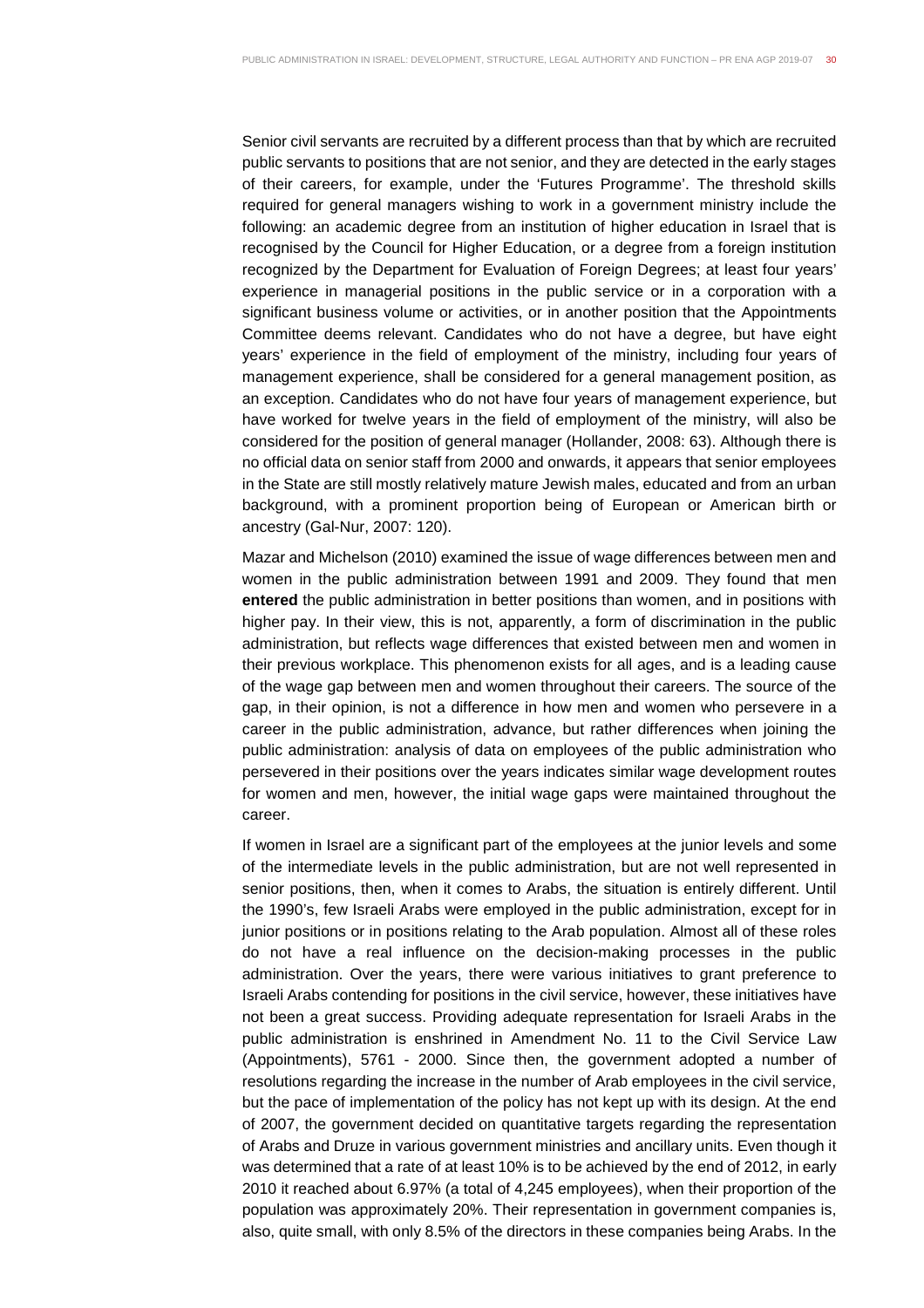Courts Administration, the proportion of Israeli Arabs among the employees is 3.4%, in the Educational Television it is about 2.2%, and in the Israel Lands Administration it is 2.9% (Sikkuy Association Report, 2010). The vast majority of Israeli Arabs in the public administration are employed in the Northern and Haifa Districts.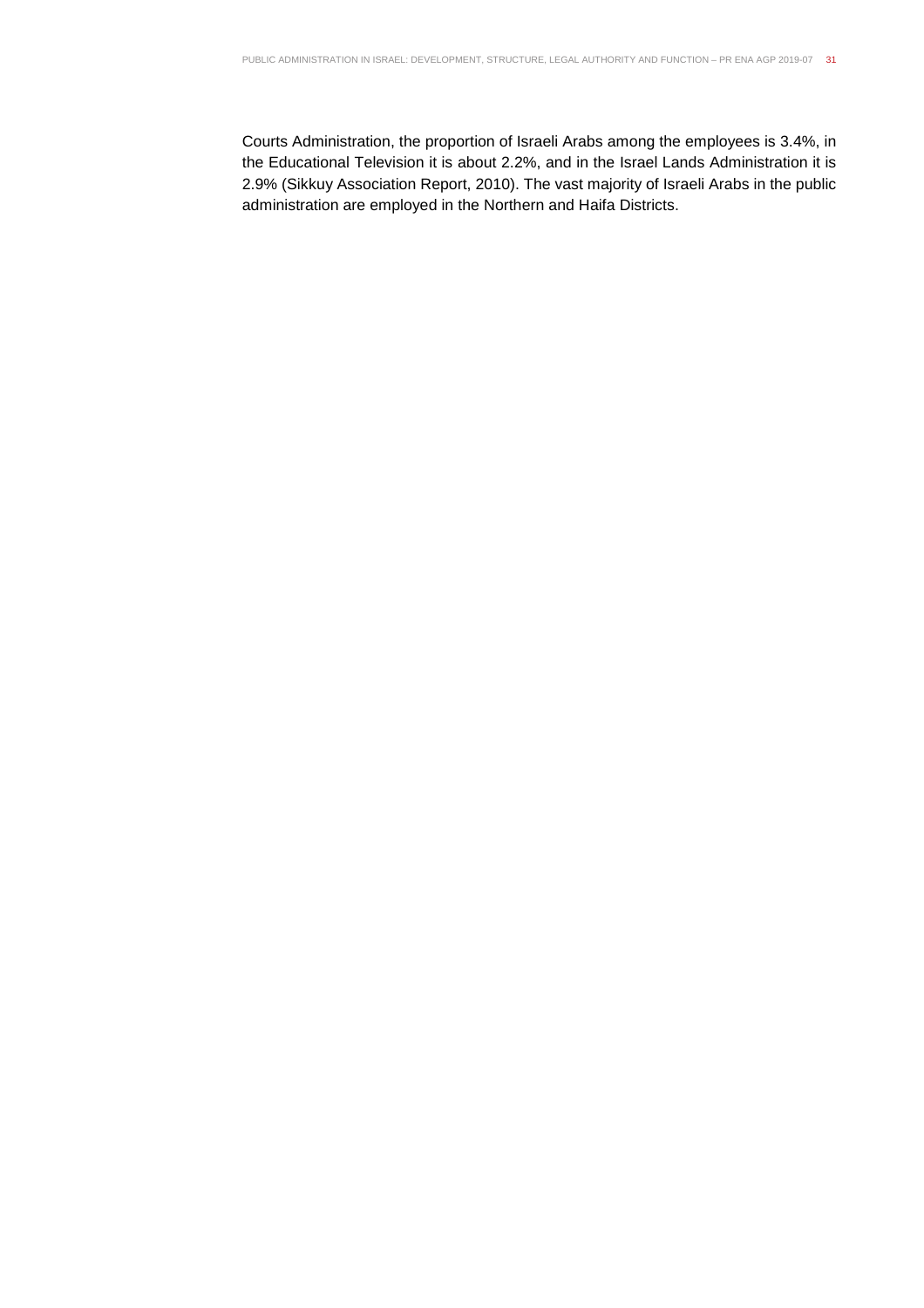## **Epilogue: On Problems of Non-Governability and the Need for Reform**

The true and important need for creating a proper and effective public administration is not foreign and probably was never foreign to the decision-makers in Israel (Tzur and Cohen, 2019). Various findings regarding the weaknesses of the public administration, as well as the need for fundamental reform, have appeared in dozens of different reports and are well already known to the decision-makers in Israel (Cohen, 2016). An analysis of the causes and the various problems that have characterised the public administration since the beginning of the current reform can be found in (Tzur and Cohen, 2019). We would like to conclude the present paper with a brief focus on the phenomena related to many of these factors, and which directly affects the public administration in Israel - the problem of **non-governability** in Israel.

The second decade of the  $21^{st}$  century appears to be a decade full of attempts to genuinely reform the Israeli government, particularly the public administration organizations. While some of the reforms do not only focus on the civil service, but also on other areas of administration (see, for example, the Governance Committee Report, 2013), the spirit of change cannot be separated from the desire to change and fix the public administration organizations in Israel. Neither can the cumulative effect of local initiatives in the various public administration organizations and various specific issues be ignored (for example, the 'E-Government' project), which did at least result in some change in the functioning of the public administration in Israel. However, despite the accumulation of and many other domestic or specific reforms such as these, many in the Israeli administration system understand that a more substantial and comprehensive reform is required. One distinct feature can be attributed to all of the various attempts, an understanding that Israel suffers from a serious problem of nongovernability.

Non-Governability is defined as the inability of the decision makers, politicians and bureaucrats, to shape public policy and to implement it effectively and for the long-term (Cohen, 2013b). In such a reality, decision-makers are primarily engaged with "extinguishing fires" and do not succeed in shaping policy based on long-term considerations. They refrain from managing, developing and implementing significant, comprehensive and long-term plans for a fundamental improvement of reality. Thus, even if there is motivation to promote ideas and reform, with an incentive that is purely ideological, the structural conditions do not allow the decision-makers in Israel to do so.

Thus, the structural conditions prevailing in Israel - political instability and frequent regime change, social divisions, and political and security problems - greatly hinder the reform of the public administration and makes it very difficult to conduct any long term reform. The great tribulation is that the strong reciprocal affiliation between politics and the public administration in Israel (Kfir, 1997, 322), and the lack of professional autonomy for the public administration, results in a weakening political system that drags the public administration down with it (Tzur and Cohen, 2016; Gal-Nur, 2011; Reichmann, 2006, 12).

The continual weakening of the Israeli governments' ability to govern was very evident in the 1980's and 1990's, and it continues to disturb many in the first two decades of the 21st century (Mizrachi and Medini, 2006, 13; Nahmias and Sand, 1999; Cohen, 2013b; Nachmias and Arbel-Ganz, 2005). While in the past, Israeli governments could boast of their successes in the fields of economy, infrastructure, education and more, it seems that in recent decades they are not able to implement comprehensive plans in the long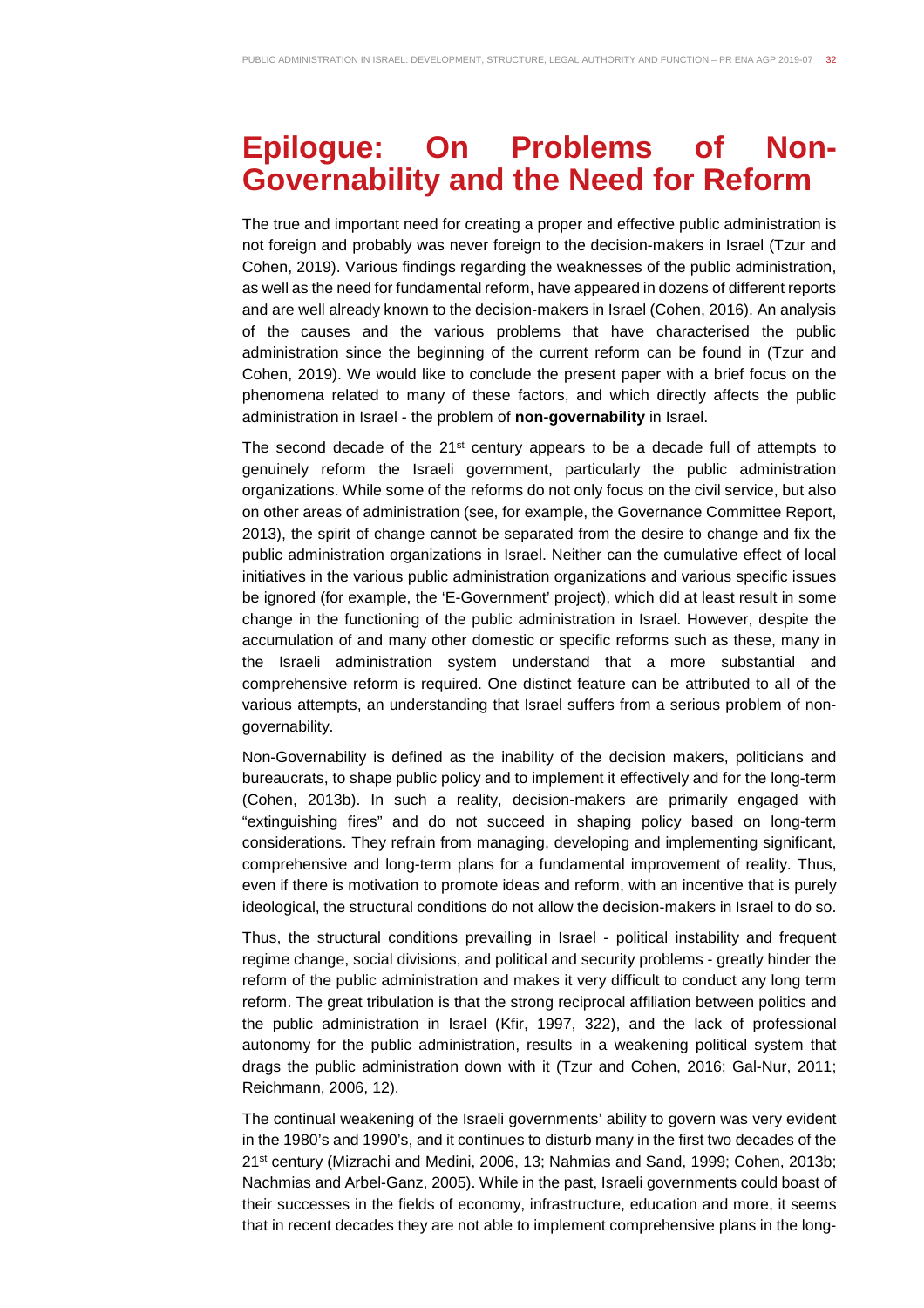term. The public administration in Israel is overly centralized, full of political appointments (with such appointees not always having the skills and talents required for their duties), and also suffers from outdated budgeting processes and an inability to plan in the long-term (Doron, 2006; Cohen, 2013b). In addition, the political system is very partisan, both in building a coalition and in Knesset representation. It is rare for governments to complete more than two thirds of the maximum (four years) term by law. Prime minister and, in particular, cabinet ministers are replaced relatively frequently, and in such a political culture there are no norms prescribed by law that promote accountability and transparency (Nachmias and Arbel-Ganz, 2005, 282 - 285). This matter, as noted, also affects the functioning of the public administration, which is characterized by considerable politicization.

Yet, despite the delay in the reform of Israel's public administration, in part due to problems of non-governability, it is nonetheless necessary, especially, perhaps, in order to reduce the negative effects of non-governability in Israel. The strength of Israeli society, its economic future and democratic character largely depends on the professional quality and moral character of its citizens, but also on the quality of the senior professional level, the mid-level and the more junior levels, entrusted with the management of the public sector. With a reality changing daily throughout the world, and in particular the Middle East, there is a need for quality public leadership that can properly handle the public management tools, but primarily understands the vital role of the State in shaping society and the State. Hence, a reform of Israel's public administration may substantially cover the internal and external structural challenges faced by one of the world's youngest democracies, and significantly improve the lives of its citizens. Although it is currently difficult to estimate the chances of success of the reforms now taking place in the public service in the Israel, if it is successful, then it will significantly change the face of Israel. Moreover, it can be assumed that a successful reform of the civil service may have a "snowball" effect, with reforms coming to the local government and even to other the public administration organizations that exist outside the civil service. Thus, in the long-term, the success of the reform will not just determine the face of the public service in Israel, but may even change the face of Israeli society.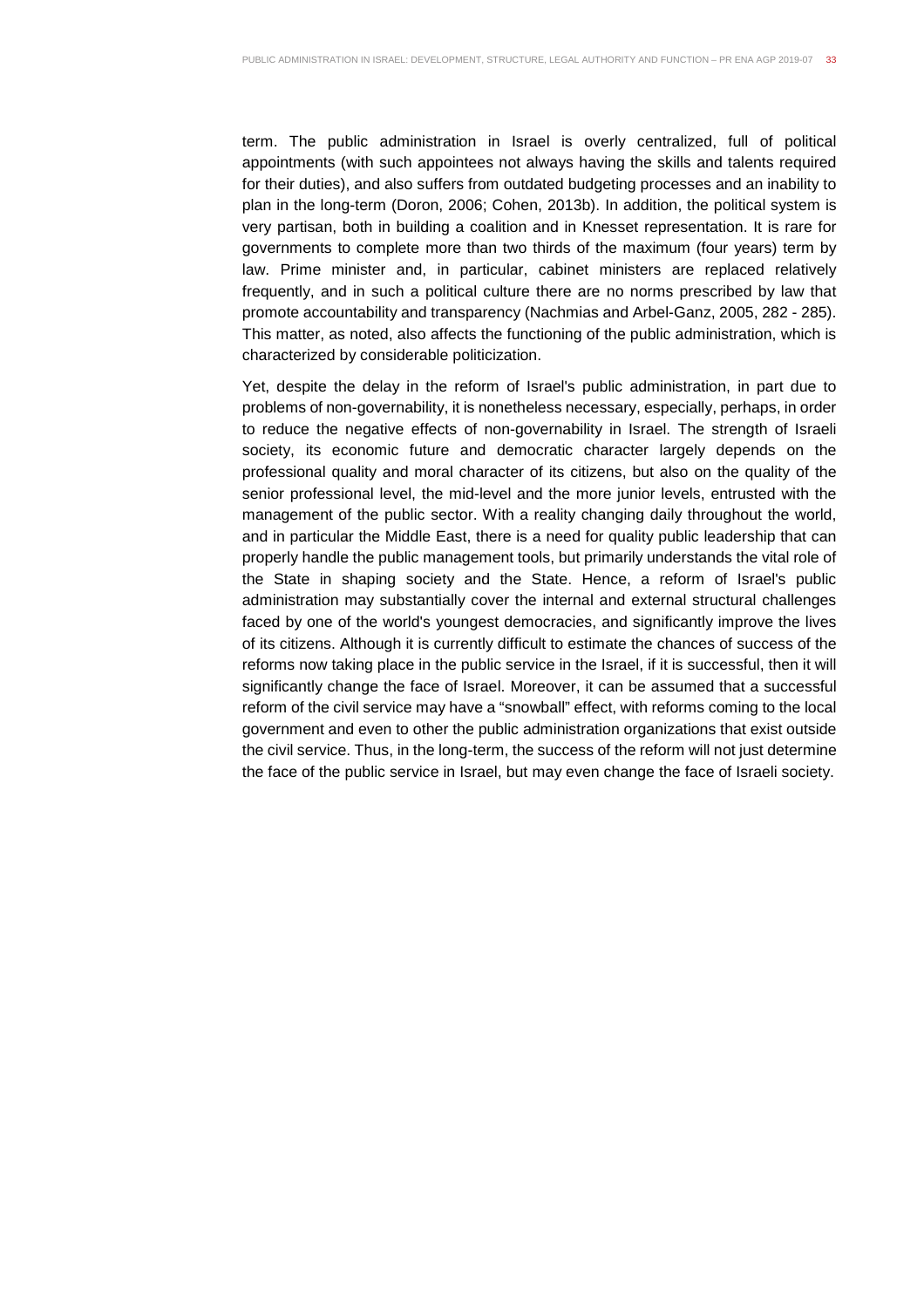## **Bibliography**

- **Barak-Erez, Dafna** (2010), "The Essence of Administrative Law Objectives and Directions of Development", Chapter 1, Administrative Law, the Israel Bar Association Press, Tel Aviv, p. 11-66.
- **Beeri, Itai** (2013), "Local Government as a Management Unit", in: J. Levy and A. Sarig, (Eds.), Local Government – Between the State, the Community and the Market Economy**,** Open University Press, Ra'anana, p. 219-295.
- **Beeri, Itai** (2009), The Performance Local Government in Israel: An Analysis of the Positions of Residents and A National Assessment, Position Paper No. 1 of the Department of Public Administration and Policy and the Centre for Management and Public Policy, School of Political Science, Haifa University.
- **Beeri, Itai** (2009a), Rehabilitation of Failing Local Authorities in Israel: A Comparative Perspective in Light of the English Experience**,** Floersheimer Institute, Jerusalem.
- **Ben-Bassat, Avi and Dahan, Momi** (2009), The Political Economy of Local Authorities, the Israel Institute for Democracy, Jerusalem.
- **Ben-Elia, Nahum** (2009), "The Draft Municipalities Law: Codification of a Dead End Concept", Statutes: Journal of Legislative Affairs 1, p. 135-182.
- **Ben-Elia, Nahum** (2006), The Fourth Generation: A New Local Government for Israel, Floersheimer Institute for Policy Studies (second edition), Jerusalem.
- **Blank, Yishai** (2004), "The Place of the Local: Local Government Law, Spatial Inequality and Decentralization in Israel", Mishpatim, 34 (2), 299-197.
- **Blank, Yishai and Rosen-Zvi, Isi** (2009), "The Draft Municipalities Law: A Present without a Past, A Reform without a Future", Statutes: Journal of Legislative Affairs 1, p. 49-134.
- **Burstein, Moshe** (1934), Self-Government of the Jews in the Land of Israel. Tel Aviv, London Agents: W. and G. Foyle, Ltd.
- **Cohen, Nissim** (2016), "Forgoing New Public Management and Adopting Post-New Public Management Principles: The On-Going Civil Service Reform in Israel", Public Administration and Development, 36 (1), p. 20-34.
- **Cohen, Nissim** (2015), "Bargaining and Informal Interactions in the National Budget: A Game Theory Analysis of the Israeli Case", International Review of Administrative Sciences, 81 (1), p. 58-78.
- **Cohen, Nissim** (2013a), "The Power of Expertise? Politician -Bureaucrat Interactions, National Budget Transparency and the Israeli Health Care Policy", Policy Studies, 34 (5-6), p. 638-654.
- **Cohen, Nissim** (2013b), "We are Talking about Saving Lives: The Welfare State, Health Policy and Non-Governability – A Case Study of an Israeli Hospital", Social Work in Public Health, 28 (6), p. 619-636.
- **Cohen, Nissim** (2012), "Informal Payments for Healthcare The Phenomenon and its Context", Health Economics, Policy and Law, 7 (3), p. 285-308.
- **Deri, David** (1997), "He Cheeched and was not Hurt: Personal Accountability and Public Commitment", in David Nachmias and Gila Menahem (Eds.), Tel Aviv - Yafo Studies: Social Processes and Public Policy, Volume II, Ramot, Tel Aviv.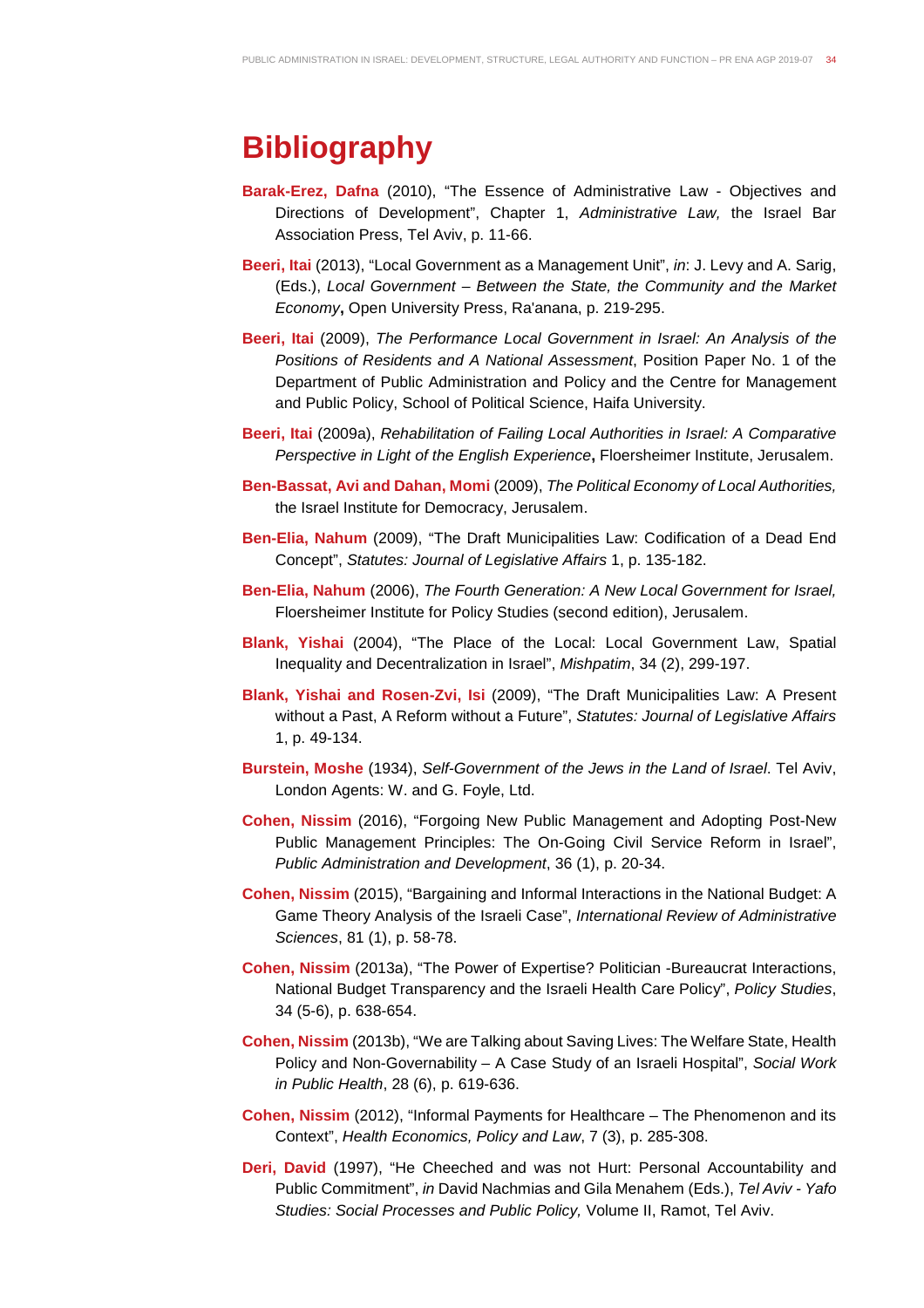**Doron, Gidon** (2006), A Presidential Regime in Israel, Carmel, Jerusalem.

- **Fine, Jonathan** (2005), From a Mandate Colonial Rule to a Sovereign State: Establishment of the Israeli Government System between 1947 and 1951, the Hebrew University in Jerusalem, dissertation for Ph.D., Jerusalem.
- **Gal-Nur, Itzhak** (2011), Public Management in Israel: Development, Structure, Functioning and Reforms, Routledge Studies in Middle Eastern Politics, NY.
- **Hollander, Shmuel** (2008), Basic Principles and Rules of Administration in the Civil Service, the State of Israel – the Civil Service Commission.
- **Horowitz, Dan and Lisk, Moshe** (1990), Distress in Utopia: Israel an Overburdened Society, Am Oved, Tel Aviv.
- **Horowitz, Dan and Lisk, Moshe** (1977), Feedback to the Country: The Jews of the Land of Israel as a Political Community during the British Mandate, Am Oved, Tel Aviv.
- **Horowitz, Dan, and Lisk, Moshe** (1972), Feedback to the Country: Change and Continuity in the Political Structure of Israel, Hebrew University, Jerusalem.
- **Kfir, Aharon** (1997), Organization and Management Design and Change, Tcherikover, Tel Aviv.
- **Kfir Aharon and Reubeni, Jacob** (1998), "Institutional Background: the Pre-State foundations", in Aharon Kfir and Jacob Ruben (Eds.), The Public Administration in Israel Leading up to the 2000's – Fifty Years of Public Administration: Development, Lessons and Challenges, Tcherikover, Tel Aviv, p. 25-15.
- **Le Grand, Julian** (2003), Motivation, Agency and Public Policy of Knight and Knaves, Pawns and Queens, University Press, Oxford, p. 1-19.
- **Mizrachi, Shlomo and Medini, Assaf** (2006), Public Policy between Society and Law, Carmel, Jerusalem.
- **Nachmias, David and Arbel-Ganz, Ori** (2005), "The Crises of Government Instability and the Civil Service", Israel Affairs 11 (2), p. 281-302.
- **Nachmias, David and Sand, Itai** (1999), "Governance and Public Policy", in David Nachmias and Gila Menachem. (Eds.), Public Policy in Israel, the Israel Democracy Institute, Jerusalem, p. 11-34.
- **Reichmann, Uriel** (2006), "The Challenge of Leadership and Crisis of Governance", in Uriel Reichmann and David Nachmias (Eds.), The State of Israel: New Thoughts, The Inter-Disciplinary Centre in Herzliya, Herzliya, p. 9-19.
- **Rubinstein, Amnon and Medina, Barak** (2005), The Constitutional Law of the State of Israel [Vol. I – Basic Principles], Schocken Tel Aviv.
- **Sperling, Daniel and Cohen, Nissim** (2012), "The Impact of the Economic Arrangements Law and High Court of Justice rulings on Health Policy and the Status of the Right to Health in Israel – a Neo-Institutional Analysis", Statutes: Journal of Legislative Affairs, IV., p. 153-236.
- **Tzur, Ron & Cohen, Nissim** (2019), "The Ongoing Israeli Civil Service Reform: Comparing Current Achievements to Other Past Attempts", Revue française d'administration Publique, n°168, pp.
- **Zamir, Itzhak** (1996a), Administrative Authority [Vol. I], Nevo Publishing, Jerusalem.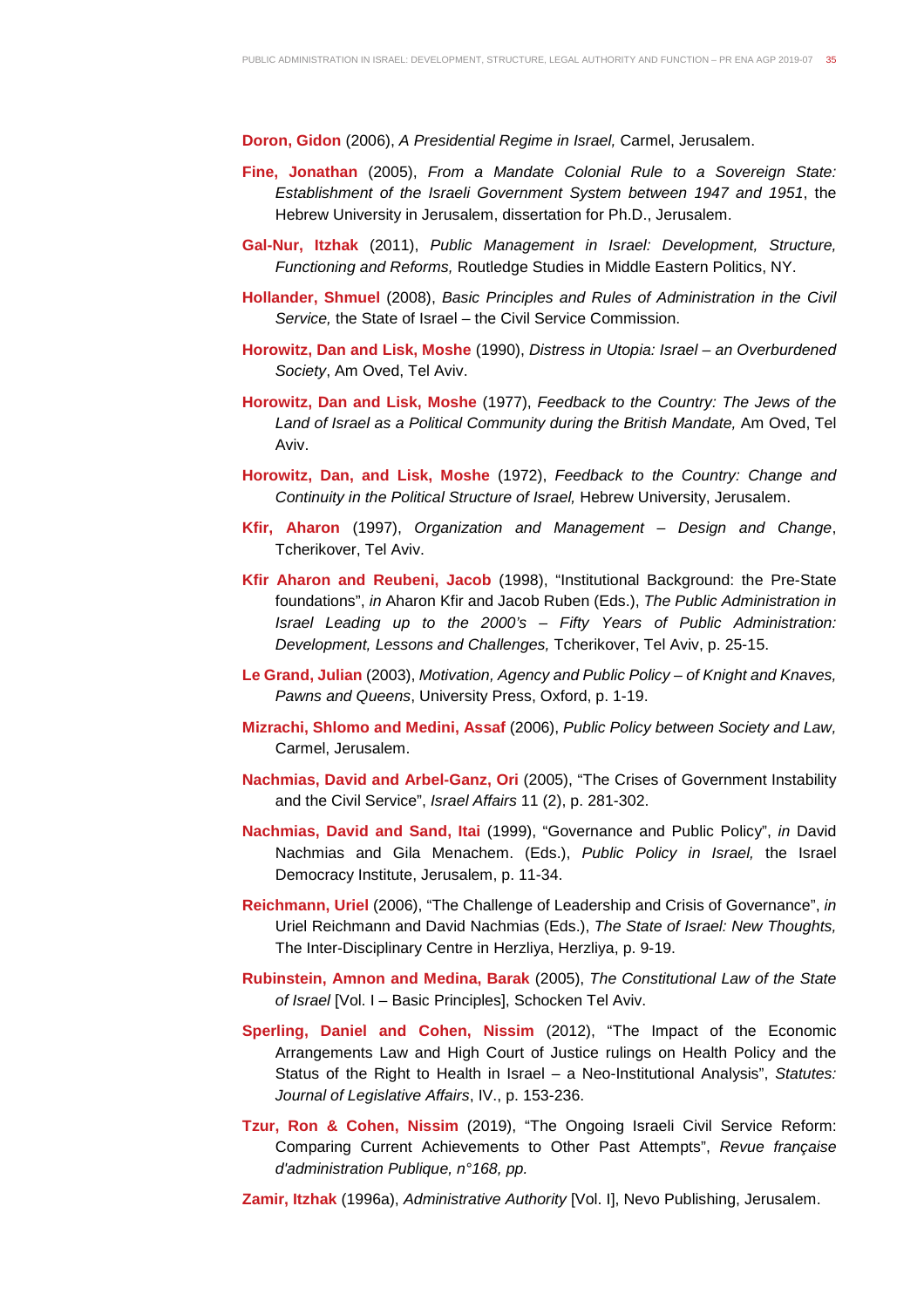**Zamir, Itzhak** (1996b), Administrative Authority [Volume II], Nevo Publishing, Jerusalem.

## **Reports, Minutes and Official Documents**

- **Governance Committee Report** (2013), Report of the Team for Improving Staff Work and the Performance Capabilities of Government Departments, Jerusalem.
- **Kovarski Commission** (1989a), The Professional Public Commission for Examining and Comprehensive Testing of the Civil Service and Entities Supported by the State Budget, Reports - Vol. I, Jerusalem.
- **Kovarski Commission** (1989b), The Professional Public Commission for Examining and Comprehensive Testing of the Civil Service and Entities Supported by the State Budget, Reports - Vol. II, Jerusalem.
- **Public Corporations Council** (2003), Public Corporations Council Report: June 2003, Jerusalem. Submitted to the Ministry of Justice.
- **State Comptrolle** (2010), The State Comptroller's Annual Report 60A, State Comptroller's Office, Jerusalem.
- **State Comptroller** (2007), The State Comptroller's Annual Report 57B, State Comptroller's Office, Jerusalem.
- **State Comptroller** (1995), Report of Audit of Statutory Corporations, the State Comptroller's Office, Jerusalem.
- **State Comptroller** (1993), The State Comptroller's Annual Report 44, State Comptroller's Office, Jerusalem.
- **State Comptroller** (1989), The State Comptroller's Annual Report 39, State Comptroller's Office, Jerusalem.